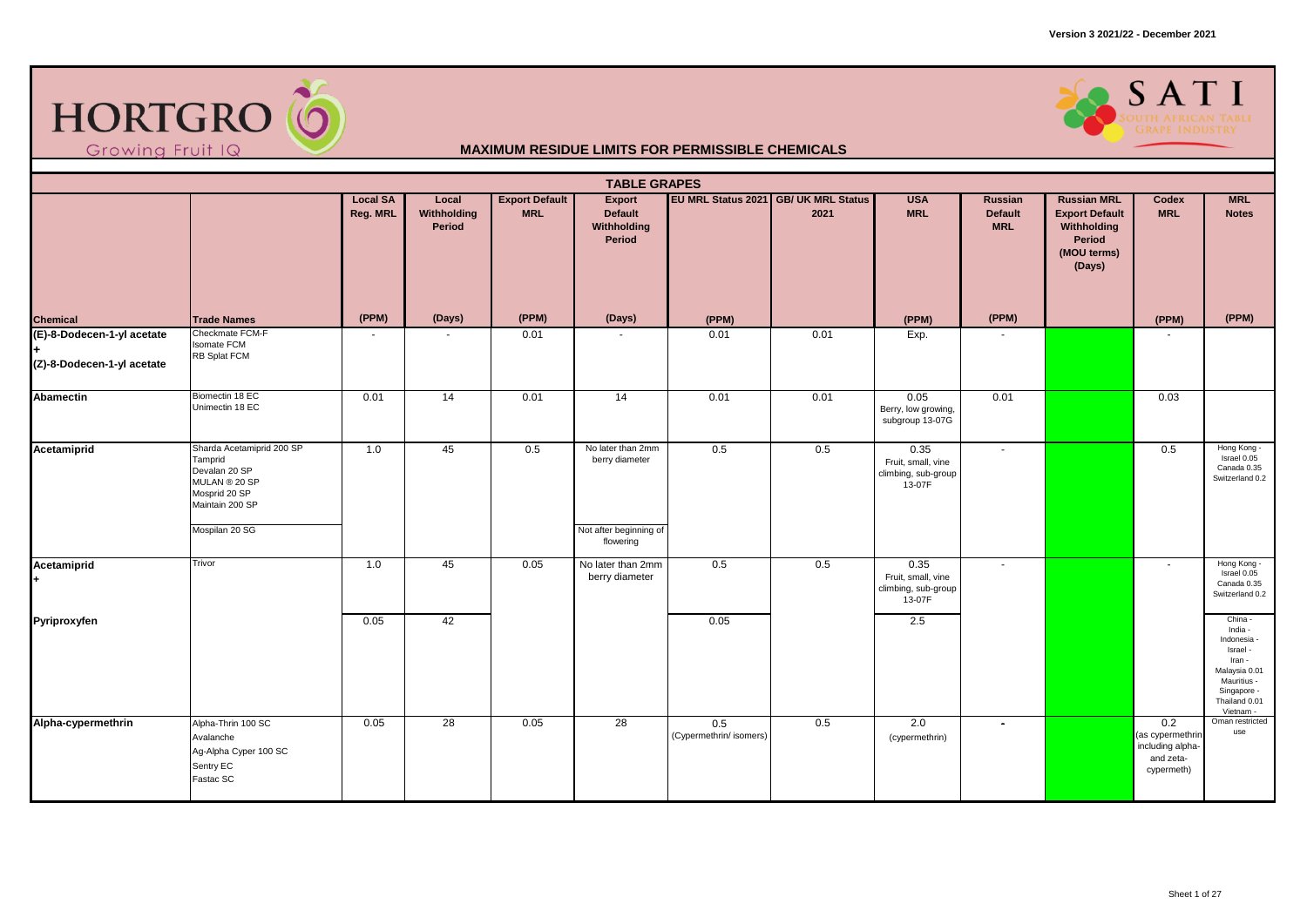

### SATI

| EU MRL Status 2021 GB/ UK MRL Status<br><b>Local SA</b><br>Local<br><b>Export Default</b><br>Export<br><b>USA</b><br><b>Russian MRL</b><br>Russian<br>Codex<br><b>MRL</b><br>Reg. MRL<br>Withholding<br><b>MRL</b><br><b>MRL</b><br><b>Default</b><br>2021<br><b>Default</b><br><b>Export Default</b><br><b>Notes</b><br>Period<br>Withholding<br><b>MRL</b><br>Withholding<br>Period<br>Period<br>(MOU terms)<br>(Days)<br>(PPM)<br>(PPM)<br>(Days)<br>(PPM)<br>(PPM)<br>(Days)<br><b>Chemical</b><br><b>Trade Names</b><br>(PPM)<br>(PPM)<br>(PPM)<br>Orvego <sup>®</sup><br>21<br>6.0<br>China 2.0<br>6.0<br>4.0<br>5.0<br>6.0<br>Ametoctradin<br>5.0<br>21<br>5.0<br>Hong Kong -<br>Canada 4.0<br>Switzerland -<br>3.0<br>3.0<br>3.0<br>3.0<br>3.0<br>3.0<br>Dimethomorph<br>India 0.05<br>Israel 0.1<br>Taiwan 1.0<br>Vietnam 2.0<br>Leimay 200SC<br>$\overline{28}$<br>28<br>Amisulbrom<br>0.05<br>0.05<br>0.5<br>0.5<br>0.4<br>China -<br>$\sim$<br>$\sim$<br>Hong Kong<br>India -<br>Iran -<br>Indonesia -<br>Mauritius -<br>Singapore -<br>Taiwan -<br>Thailand -<br>Vietnam -<br>Bestcure<br>No MRL required<br>No MRL required<br>Exp.<br><b>Ascorbic Acid</b><br>$\sim$<br>$\sim$<br>$\sim$<br>$\sim$<br>$\sim$<br>$\sim$<br>(as L-Ascorbic acid)<br>(as L-Ascorbic acid)<br>÷<br><b>Bioflavonoids</b><br>0.01<br>$\sim$<br>Quadris 50 WG<br>14<br>2.0<br>2.0<br>2.0<br>Israel 0.6<br>$\overline{14}$<br>1.0<br>1.0<br>3.0<br>3.0<br>Azoxystrobin<br>Mirador 250 SC<br>Fruit, small, vine<br>Grape<br>Essence 500 WDG<br>climbing, sub-group<br>Monarch 500 WDG<br>13-07F<br>Obstructo 250 SC<br>Nanok<br>Aroxy 250SC<br>Farmag Azoxystrobin 250 SC<br>Amylo-X<br>No MRL required<br>No MRL required<br>RNR (Exp.)<br><b>Bacillus amyloliquefaciens</b><br>$\sim$<br>$\sim$<br>$\sim$<br>$\sim$<br>$\sim$<br>$\sim$<br>DoubleNickel55<br>SERENADE® ASO<br><b>Bacillus subtilis</b><br>No MRL required<br>RNR (Exp.)<br>0.01<br>Exp.<br>$\mathbf{u}$<br>$\omega$<br>$\sim$<br>$\sim$<br>$\blacksquare$<br>DiPel DF<br><b>Bacillus Thuringiensis</b><br>0.01<br>RNR (Exp.)<br>$\sim$<br>$\overline{\phantom{a}}$<br>$\sim$<br>$\sim$<br>$\sim$ |  |  | <b>TABLE GRAPES</b> |  |  |  |                                                    |
|----------------------------------------------------------------------------------------------------------------------------------------------------------------------------------------------------------------------------------------------------------------------------------------------------------------------------------------------------------------------------------------------------------------------------------------------------------------------------------------------------------------------------------------------------------------------------------------------------------------------------------------------------------------------------------------------------------------------------------------------------------------------------------------------------------------------------------------------------------------------------------------------------------------------------------------------------------------------------------------------------------------------------------------------------------------------------------------------------------------------------------------------------------------------------------------------------------------------------------------------------------------------------------------------------------------------------------------------------------------------------------------------------------------------------------------------------------------------------------------------------------------------------------------------------------------------------------------------------------------------------------------------------------------------------------------------------------------------------------------------------------------------------------------------------------------------------------------------------------------------------------------------------------------------------------------------------------------------------------------------------------------------------------------------------------------------------------------------------------------------------------------------------------|--|--|---------------------|--|--|--|----------------------------------------------------|
|                                                                                                                                                                                                                                                                                                                                                                                                                                                                                                                                                                                                                                                                                                                                                                                                                                                                                                                                                                                                                                                                                                                                                                                                                                                                                                                                                                                                                                                                                                                                                                                                                                                                                                                                                                                                                                                                                                                                                                                                                                                                                                                                                          |  |  |                     |  |  |  | <b>MRL</b>                                         |
|                                                                                                                                                                                                                                                                                                                                                                                                                                                                                                                                                                                                                                                                                                                                                                                                                                                                                                                                                                                                                                                                                                                                                                                                                                                                                                                                                                                                                                                                                                                                                                                                                                                                                                                                                                                                                                                                                                                                                                                                                                                                                                                                                          |  |  |                     |  |  |  |                                                    |
|                                                                                                                                                                                                                                                                                                                                                                                                                                                                                                                                                                                                                                                                                                                                                                                                                                                                                                                                                                                                                                                                                                                                                                                                                                                                                                                                                                                                                                                                                                                                                                                                                                                                                                                                                                                                                                                                                                                                                                                                                                                                                                                                                          |  |  |                     |  |  |  |                                                    |
|                                                                                                                                                                                                                                                                                                                                                                                                                                                                                                                                                                                                                                                                                                                                                                                                                                                                                                                                                                                                                                                                                                                                                                                                                                                                                                                                                                                                                                                                                                                                                                                                                                                                                                                                                                                                                                                                                                                                                                                                                                                                                                                                                          |  |  |                     |  |  |  | Hong Kong 2.0<br>Indonesia 2.0<br>Saudi Arabia 2.0 |
|                                                                                                                                                                                                                                                                                                                                                                                                                                                                                                                                                                                                                                                                                                                                                                                                                                                                                                                                                                                                                                                                                                                                                                                                                                                                                                                                                                                                                                                                                                                                                                                                                                                                                                                                                                                                                                                                                                                                                                                                                                                                                                                                                          |  |  |                     |  |  |  | Malaysia (0.01)                                    |
|                                                                                                                                                                                                                                                                                                                                                                                                                                                                                                                                                                                                                                                                                                                                                                                                                                                                                                                                                                                                                                                                                                                                                                                                                                                                                                                                                                                                                                                                                                                                                                                                                                                                                                                                                                                                                                                                                                                                                                                                                                                                                                                                                          |  |  |                     |  |  |  |                                                    |
|                                                                                                                                                                                                                                                                                                                                                                                                                                                                                                                                                                                                                                                                                                                                                                                                                                                                                                                                                                                                                                                                                                                                                                                                                                                                                                                                                                                                                                                                                                                                                                                                                                                                                                                                                                                                                                                                                                                                                                                                                                                                                                                                                          |  |  |                     |  |  |  |                                                    |
|                                                                                                                                                                                                                                                                                                                                                                                                                                                                                                                                                                                                                                                                                                                                                                                                                                                                                                                                                                                                                                                                                                                                                                                                                                                                                                                                                                                                                                                                                                                                                                                                                                                                                                                                                                                                                                                                                                                                                                                                                                                                                                                                                          |  |  |                     |  |  |  |                                                    |
|                                                                                                                                                                                                                                                                                                                                                                                                                                                                                                                                                                                                                                                                                                                                                                                                                                                                                                                                                                                                                                                                                                                                                                                                                                                                                                                                                                                                                                                                                                                                                                                                                                                                                                                                                                                                                                                                                                                                                                                                                                                                                                                                                          |  |  |                     |  |  |  |                                                    |
|                                                                                                                                                                                                                                                                                                                                                                                                                                                                                                                                                                                                                                                                                                                                                                                                                                                                                                                                                                                                                                                                                                                                                                                                                                                                                                                                                                                                                                                                                                                                                                                                                                                                                                                                                                                                                                                                                                                                                                                                                                                                                                                                                          |  |  |                     |  |  |  |                                                    |
|                                                                                                                                                                                                                                                                                                                                                                                                                                                                                                                                                                                                                                                                                                                                                                                                                                                                                                                                                                                                                                                                                                                                                                                                                                                                                                                                                                                                                                                                                                                                                                                                                                                                                                                                                                                                                                                                                                                                                                                                                                                                                                                                                          |  |  |                     |  |  |  |                                                    |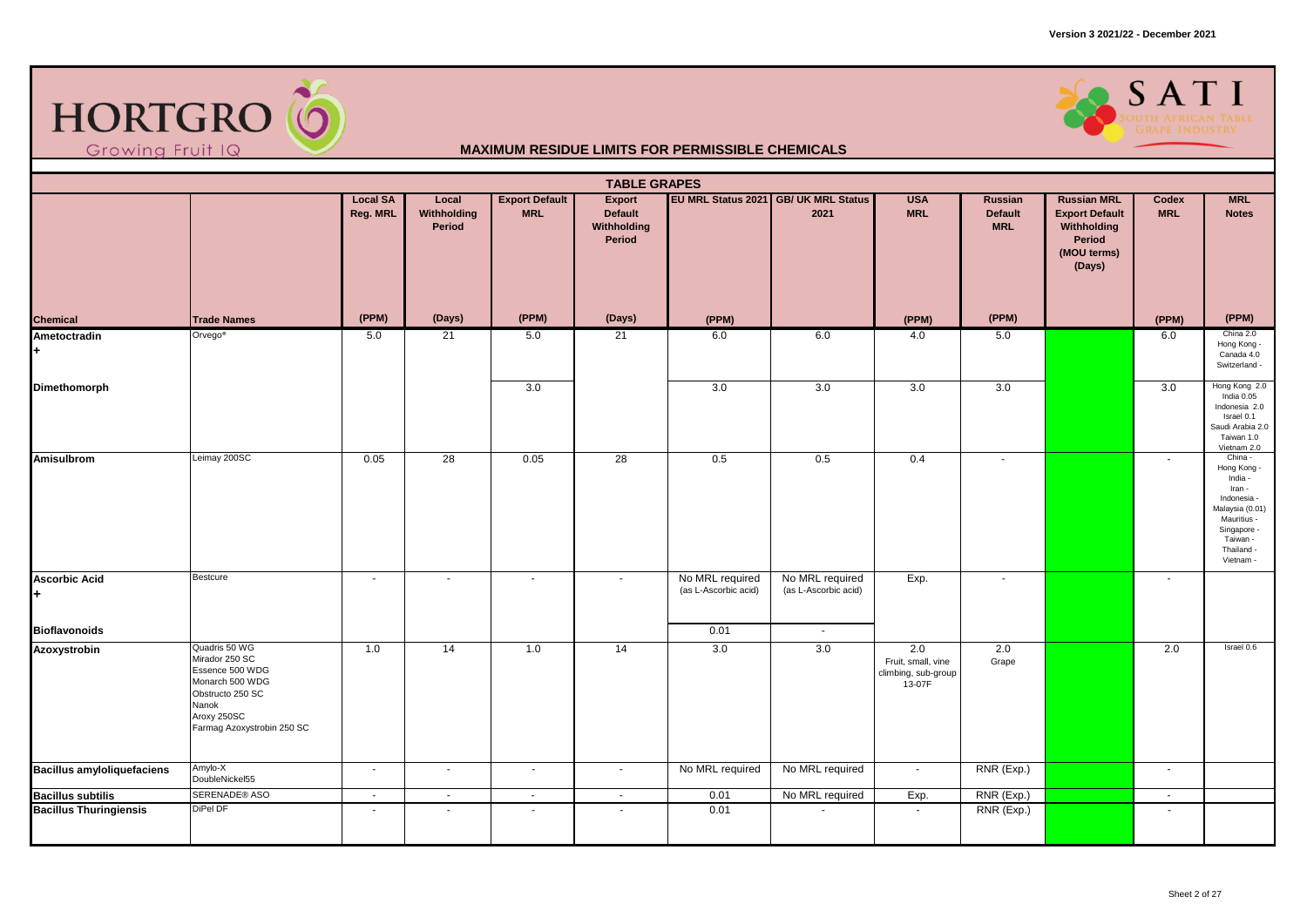



|                                                                                   | <b>TABLE GRAPES</b><br>EU MRL Status 2021 GB/ UK MRL Status<br><b>Local SA</b><br><b>Export Default</b><br><b>MRL</b><br>Local<br><b>Export</b><br><b>USA</b><br>Russian<br><b>Russian MRL</b><br>Codex |                          |                                                           |            |                                                           |                 |                                         |                                                          |                              |                                                                         |                                                                        |                                                                                                                                      |  |  |
|-----------------------------------------------------------------------------------|---------------------------------------------------------------------------------------------------------------------------------------------------------------------------------------------------------|--------------------------|-----------------------------------------------------------|------------|-----------------------------------------------------------|-----------------|-----------------------------------------|----------------------------------------------------------|------------------------------|-------------------------------------------------------------------------|------------------------------------------------------------------------|--------------------------------------------------------------------------------------------------------------------------------------|--|--|
|                                                                                   |                                                                                                                                                                                                         | Reg. MRL                 | Withholding<br>Period                                     | <b>MRL</b> | <b>Default</b><br><b>Withholding</b><br>Period            |                 | 2021                                    | <b>MRL</b>                                               | <b>Default</b><br><b>MRL</b> | <b>Export Default</b><br>Withholding<br>Period<br>(MOU terms)<br>(Days) | <b>MRL</b>                                                             | <b>Notes</b>                                                                                                                         |  |  |
| <b>Chemical</b>                                                                   | <b>Trade Names</b>                                                                                                                                                                                      | (PPM)                    | (Days)                                                    | (PPM)      | (Days)                                                    | (PPM)           |                                         | (PPM)                                                    | (PPM)                        |                                                                         | (PPM)                                                                  | (PPM)                                                                                                                                |  |  |
| Beauveria bassiana                                                                | Eco-Bb                                                                                                                                                                                                  | $\overline{\phantom{a}}$ | $\sim$                                                    | $\sim$     |                                                           | $\sim$          | No MRL required                         | Exp.                                                     | RNR (Exp.)                   |                                                                         | $\sim$                                                                 |                                                                                                                                      |  |  |
| Benomyl                                                                           | Benomyl 500 WP<br>Benomyl<br>Farmag Benomyl 500 WP                                                                                                                                                      | 1.0                      | Not after small pea<br>berry size<br>4-6 weeks            | 0.3        | Do not use after<br>flowering                             | 0.3             | 0.3                                     | $\sim$                                                   | 0.015<br>Grapes              | Do not use after<br>flowering                                           | 3.0<br>(as<br>carbendazim)                                             | Oman prohibited<br>use                                                                                                               |  |  |
| <b>Benthiavalicarb</b><br>*also refer to Mancozeb                                 | Valbon WG*                                                                                                                                                                                              | 0.2                      | 28<br>(Table grapes: not<br>later than 5mm berry<br>size) | 0.2        | 28<br>(Table grapes: not<br>later than 5mm berry<br>size) | 0.3             | 0.3                                     | 0.25<br>(grape import)                                   | $\sim$                       |                                                                         | $\sim$                                                                 | China -<br>Hong Kong -<br>India -<br>Iran -<br>Indonesia -<br>Malaysia (0.01)<br>Mauritius -<br>Singapore -<br>Taiwan -<br>Vietnam - |  |  |
| Beta-cypermethrin                                                                 | Akito                                                                                                                                                                                                   | 0.05                     | 28                                                        | 0.05       | 28                                                        | 0.5             | 0.5                                     | 2.0<br>(as cypermethrin)                                 | 0.5<br>Grapes                |                                                                         | 0.2<br>(as cypermethrin<br>including alpha-<br>and zeta-<br>cypermeth) | Oman restricted<br>use                                                                                                               |  |  |
| <b>Bollworm</b><br>Nucleopolyhedrovirus                                           | <b>Bolldex</b><br>Graboll<br>Helicovir                                                                                                                                                                  | $\sim$                   | $\mathbf 0$                                               | $\sim$     | $\mathbf 0$                                               | No MRL required | No MRL required                         | Exp.                                                     | $\sim$                       |                                                                         | $\sim$                                                                 |                                                                                                                                      |  |  |
| <b>Boscalid</b>                                                                   | Cantus<br>Collis (+ Kresoxim-methyl)<br>Revolver 500 WG                                                                                                                                                 | 5.0                      | 28                                                        | 5.0        | 28                                                        | 5.0             | 5.0                                     | 5.0<br>Fruit, small, vine<br>climbing subgroup<br>13-07F | 5.0<br>Grapes                |                                                                         | 5.0                                                                    | Canada 3.5<br>Taiwan 1.0                                                                                                             |  |  |
| <b>Boscalid</b><br>$+$                                                            | Collis                                                                                                                                                                                                  | 5.0                      | 28                                                        | 5.0        | 28                                                        | 5.0             | 5.0                                     | 5.0<br>Fruit, small, vine<br>climbing subgroup<br>13-07F | 5.0<br>Grapes                |                                                                         | 5.0                                                                    | Canada 3.5<br>Taiwan 1.0                                                                                                             |  |  |
| Kresoxim-methyl                                                                   |                                                                                                                                                                                                         | 0.5                      | 28                                                        | 0.5        | 28                                                        | 1.5             | 1.5                                     | 1.0                                                      | 1.0<br>Grape                 |                                                                         | 1.5                                                                    |                                                                                                                                      |  |  |
| <b>Botanical Extract/</b><br><b>Plant Acid</b><br>(Ascorbic acid; Citrus extract) | Bestcure                                                                                                                                                                                                | 0.01                     | $\mathbf 0$                                               | 0.01       | $\mathbf 0$                                               | 0.01            | No MRL required<br>(as L-Ascorbic acid) | Exp.                                                     | $\sim$                       |                                                                         | $\sim$                                                                 |                                                                                                                                      |  |  |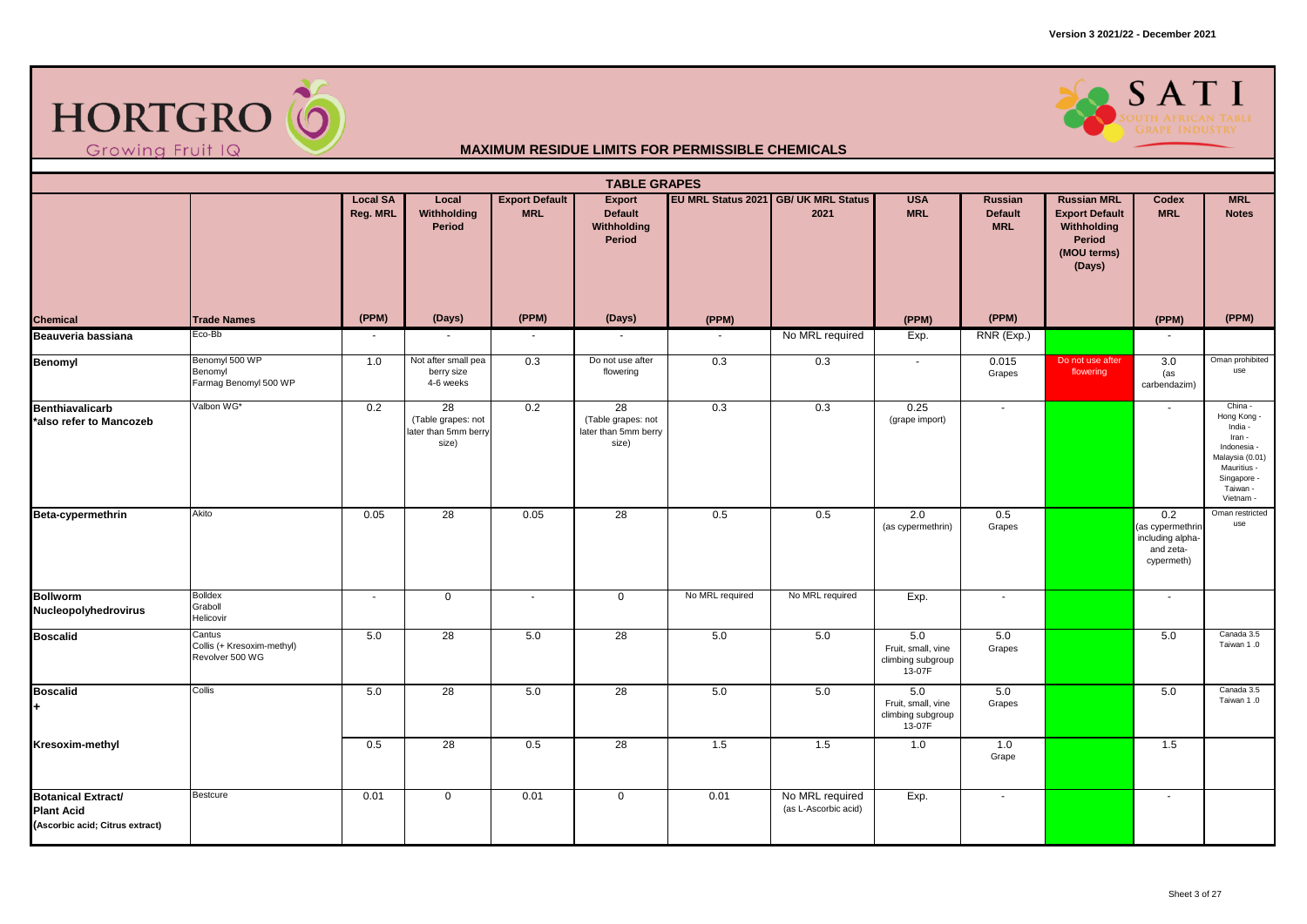



|                                                  | <b>TABLE GRAPES</b><br><b>Export Default</b><br>EU MRL Status 2021 GB/ UK MRL Status<br><b>USA</b><br><b>MRL</b><br><b>Local SA</b><br>Local<br><b>Export</b><br>Russian<br><b>Russian MRL</b><br>Codex |             |                                                                 |             |                                                    |       |      |                                                                                      |                              |                                                                         |                                          |                                                                                                                                                      |  |  |
|--------------------------------------------------|---------------------------------------------------------------------------------------------------------------------------------------------------------------------------------------------------------|-------------|-----------------------------------------------------------------|-------------|----------------------------------------------------|-------|------|--------------------------------------------------------------------------------------|------------------------------|-------------------------------------------------------------------------|------------------------------------------|------------------------------------------------------------------------------------------------------------------------------------------------------|--|--|
|                                                  |                                                                                                                                                                                                         | Reg. MRL    | Withholding<br>Period                                           | <b>MRL</b>  | Default<br>Withholding<br>Period                   |       | 2021 | <b>MRL</b>                                                                           | <b>Default</b><br><b>MRL</b> | <b>Export Default</b><br>Withholding<br>Period<br>(MOU terms)<br>(Days) | <b>MRL</b>                               | <b>Notes</b>                                                                                                                                         |  |  |
| <b>Chemical</b>                                  | <b>Trade Names</b>                                                                                                                                                                                      | (PPM)       | (Days)                                                          | (PPM)       | (Days)                                             | (PPM) |      | (PPM)                                                                                | (PPM)                        |                                                                         | (PPM)                                    | (PPM)                                                                                                                                                |  |  |
| <b>Botanical extracts</b><br>(Natural pyrethrin) | Xterminator                                                                                                                                                                                             | 1.0         | $\mathbf 0$                                                     | 1.0         | $\mathbf 0$                                        | 1.0   | 1.0  | Applied to growing<br>crops Exp./<br>Postharvest<br>1.0                              |                              |                                                                         | $\sim$                                   | China-<br>India -<br>Indonesia -<br>Iran -<br>Israel -<br>Malaysia (0.01)<br>Mauritius -<br>Taiwan 0.3<br>Thailand -<br>Vietnam -                    |  |  |
| Bromopropylate                                   | Capacity 500 EC<br>Ripple 500 EC<br>Flair                                                                                                                                                               | 1.0         | 21                                                              | 0.01        | Not later than 80%<br>flowering                    | 0.01  | 0.01 | $\sim$                                                                               | 2.0<br>Grape                 |                                                                         | 2.0                                      |                                                                                                                                                      |  |  |
| Cadusafos                                        | Rugby 10 ME<br>Rugby 10 G<br>Rugby                                                                                                                                                                      | $\leq 0.01$ | $\mathbf 0$                                                     | $\leq 0.01$ | $\mathbf 0$                                        | 0.01  | 0.01 | $\overline{\phantom{a}}$                                                             | $\tilde{\phantom{a}}$        |                                                                         | $\sim$                                   | Oman restricted<br>use                                                                                                                               |  |  |
| Captab/Captan                                    | Captab WP<br>Thor 500 WP<br>Sharda Captan 800 WG<br>MERPAN® 80 WDG<br>Captan 800 WG                                                                                                                     | 15.0        | DP-14 WP-**<br>6 Weeks, 4-6 mm<br>berry size<br>4-6 weeks       | 0.03        | Not after flowering                                | 0.03  | 0.03 | 25.0                                                                                 | 25.0<br>Grapes               |                                                                         | 25.0                                     | Oman prohibited<br>use<br>(Banned chemical<br>Vietnam MARD -<br>Circular 3/2016/TT<br>BNNPTNT)<br>25.0<br>(In accordance<br>with Codex<br>Standards) |  |  |
| Carbaryl                                         | Carbaryl 850 WP<br>Carbadust 50 DP<br>Sevin XLR Plus 480 SC<br>Avi Carbo DP                                                                                                                             | 2.5         | DP-14 WP-**                                                     | 0.01        | Do not apply after full<br>bloom                   | 0.01  | 0.01 | 10.0                                                                                 | $\overline{\phantom{a}}$     |                                                                         | $\sim$                                   | Oman prohibited<br>use                                                                                                                               |  |  |
| Carbendazim                                      | Ag-Carbendazim 500 SC<br>Zimbo                                                                                                                                                                          | 1.0         | 4-6 weeks before<br>harvest and<br>commencement of<br>flowering | 0.3         | Do not apply after<br>commencement of<br>flowering | 0.3   | 0.3  | $\sim$                                                                               | 3.0<br>Grape                 |                                                                         | 3.0                                      | Oman prohibited<br>use                                                                                                                               |  |  |
| Chlorantraniliprole                              | Altacor<br>Coragen                                                                                                                                                                                      | 1.0         | 3                                                               | 1.0         | 3                                                  | 1.0   | 1.0  | 2.5<br>Fruit, small, vine<br>climbing, except<br>fuzzy kiwifruit,<br>subgroup 13-07F | 1.0<br>Grapes                |                                                                         | 1.0<br>Berries and<br>other small fruits | Israel 0.4                                                                                                                                           |  |  |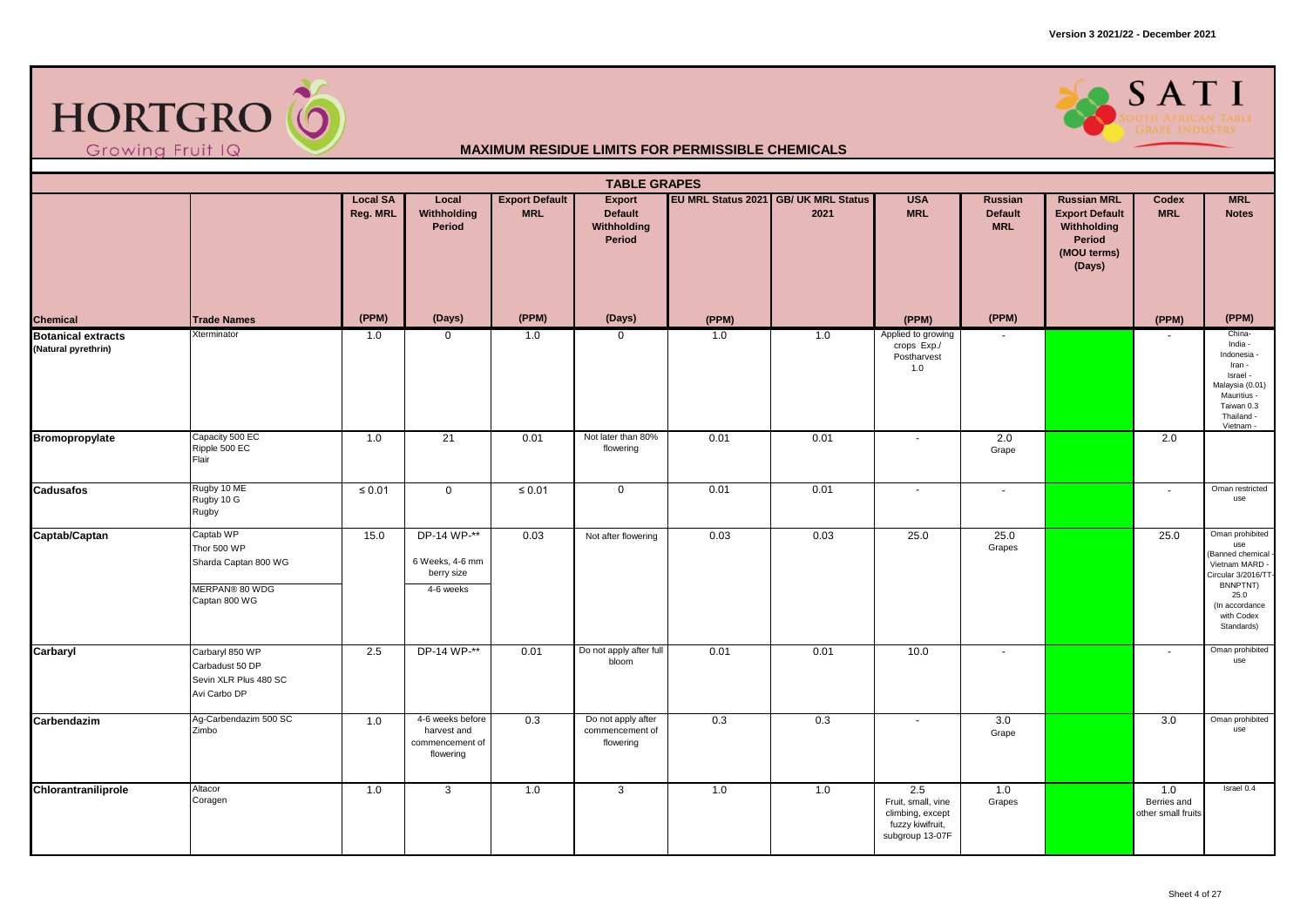



|                                                                                                       |                                                                                                                                                                                                                   |                             |                                                                         |                                     | <b>TABLE GRAPES</b>                                                    |       |                                              |                                                       |                                           |                                                                                               |                     |                            |
|-------------------------------------------------------------------------------------------------------|-------------------------------------------------------------------------------------------------------------------------------------------------------------------------------------------------------------------|-----------------------------|-------------------------------------------------------------------------|-------------------------------------|------------------------------------------------------------------------|-------|----------------------------------------------|-------------------------------------------------------|-------------------------------------------|-----------------------------------------------------------------------------------------------|---------------------|----------------------------|
|                                                                                                       |                                                                                                                                                                                                                   | <b>Local SA</b><br>Reg. MRL | Local<br>Withholding<br>Period                                          | <b>Export Default</b><br><b>MRL</b> | Export<br><b>Default</b><br>Withholding<br>Period                      |       | EU MRL Status 2021 GB/ UK MRL Status<br>2021 | <b>USA</b><br><b>MRL</b>                              | Russian<br><b>Default</b><br><b>MRL</b>   | <b>Russian MRL</b><br><b>Export Default</b><br>Withholding<br>Period<br>(MOU terms)<br>(Days) | Codex<br><b>MRL</b> | <b>MRL</b><br><b>Notes</b> |
| <b>Chemical</b>                                                                                       | <b>Trade Names</b>                                                                                                                                                                                                | (PPM)                       | (Days)                                                                  | (PPM)                               | (Days)                                                                 | (PPM) |                                              | (PPM)                                                 | (PPM)                                     |                                                                                               | (PPM)               | (PPM)                      |
| Chlorfenapyr                                                                                          | Saber 360 SC<br>Savage 360 SC<br>Sergeant<br>Hunter 24 SC                                                                                                                                                         | 0.5                         | 80                                                                      | 0.01                                | 96<br>Before flowering                                                 | 0.01  | 0.01                                         | 0.01                                                  | $\sim$                                    |                                                                                               | ٠                   |                            |
|                                                                                                       | Plumett                                                                                                                                                                                                           |                             |                                                                         |                                     | Before beginning of<br>flowering                                       |       |                                              |                                                       |                                           |                                                                                               |                     |                            |
| <b>Chlorpyrifos</b><br>*dormant application                                                           | Lirifos 480 EC<br>Chlorban EC<br>Agropyrifos 480 EC<br>Pyrinex 480 EC<br>Klub M5 Chlorpyrifos<br>Pyrinex 250 CS<br>Chlorifos<br>Chlorpyrifos 480 EC<br>Chlorpyrifos 480 EC (L6272)<br>Chlorpyrifos 480 EC (L4888) | 0.5                         | Dormant<br>application and also<br>stem treatment for<br>WG formulation | $\leq 0.01$                         | Dormant<br>application and stem<br>treatment for Dursban<br>75 WG only | 0.01  | 0.01                                         | (US FR indicates<br>regional registration<br>at 0.01) | 0.5<br>Grapes                             |                                                                                               | 0.5                 | Oman restricted<br>use     |
| Clothianidin<br>Note:<br>EU authorisation amendment/<br>possible related MRL<br>implications pending. | Samurai 20SC                                                                                                                                                                                                      | 0.01                        | 90<br>Apply not later than<br>80% bud burst                             | 0.01                                | 90<br>Apply not later than<br>80% bud burst                            | 0.7   | 0.7                                          | 0.6                                                   | 0.07<br>Berries and other<br>small fruits |                                                                                               | 0.7                 |                            |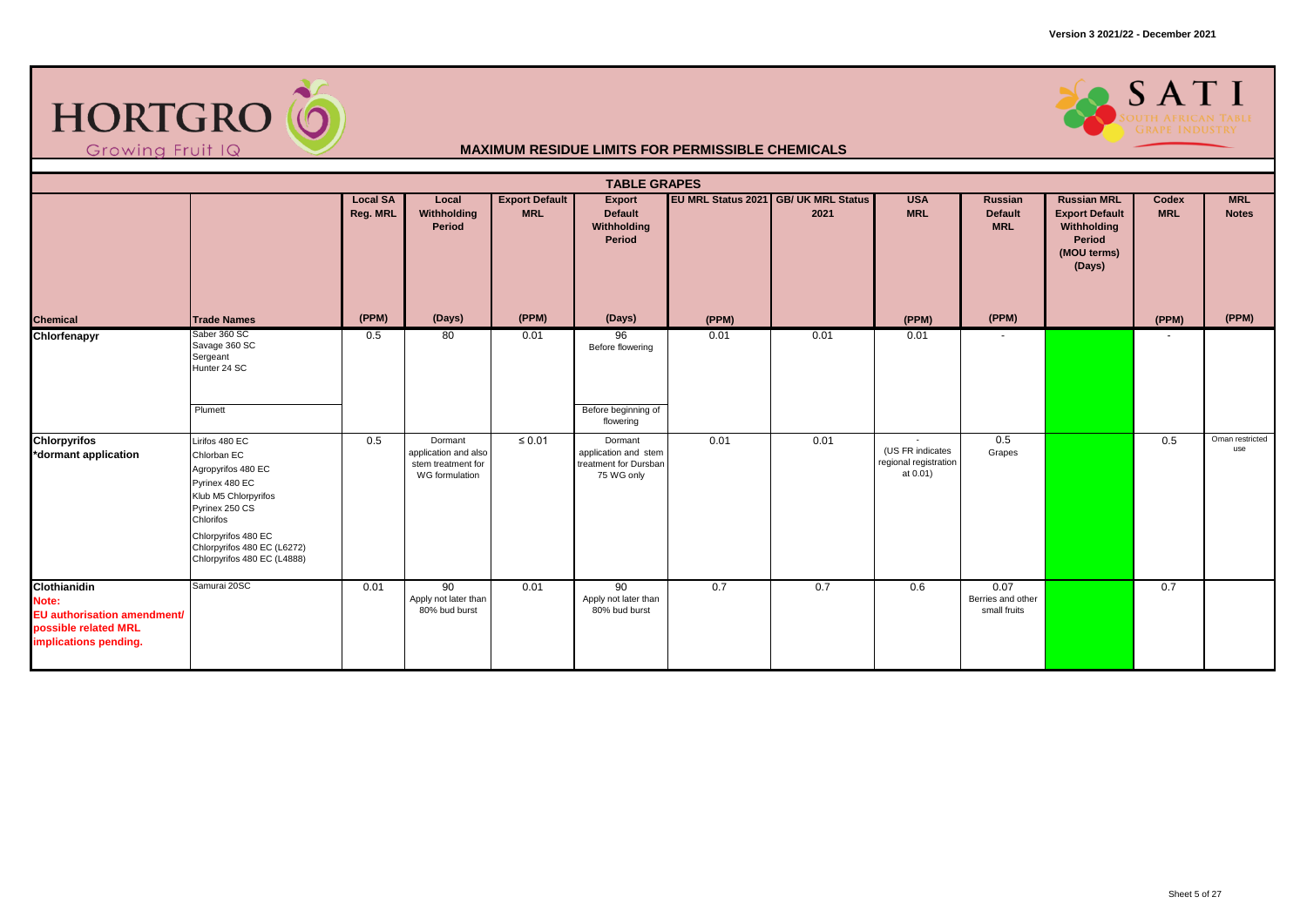

### SATI

|                                                                                    |                                                                                                                                                                                                                                                                                                                                                                                                                                                                                                                                                       |                             |                                      |                                     | <b>TABLE GRAPES</b>                        |       |                                              |                          |                                         |                                                                                               |                     |                                                                                                                   |
|------------------------------------------------------------------------------------|-------------------------------------------------------------------------------------------------------------------------------------------------------------------------------------------------------------------------------------------------------------------------------------------------------------------------------------------------------------------------------------------------------------------------------------------------------------------------------------------------------------------------------------------------------|-----------------------------|--------------------------------------|-------------------------------------|--------------------------------------------|-------|----------------------------------------------|--------------------------|-----------------------------------------|-----------------------------------------------------------------------------------------------|---------------------|-------------------------------------------------------------------------------------------------------------------|
|                                                                                    |                                                                                                                                                                                                                                                                                                                                                                                                                                                                                                                                                       | <b>Local SA</b><br>Reg. MRL | Local<br>Withholding<br>Period       | <b>Export Default</b><br><b>MRL</b> | Export<br>Default<br>Withholding<br>Period |       | EU MRL Status 2021 GB/ UK MRL Status<br>2021 | <b>USA</b><br><b>MRL</b> | Russian<br><b>Default</b><br><b>MRL</b> | <b>Russian MRL</b><br><b>Export Default</b><br>Withholding<br>Period<br>(MOU terms)<br>(Days) | Codex<br><b>MRL</b> | <b>MRL</b><br><b>Notes</b>                                                                                        |
| <b>Chemical</b>                                                                    | <b>Trade Names</b>                                                                                                                                                                                                                                                                                                                                                                                                                                                                                                                                    | (PPM)                       | (Days)                               | (PPM)                               | (Days)                                     | (PPM) |                                              | (PPM)                    | (PPM)                                   |                                                                                               | (PPM)               | (PPM)                                                                                                             |
| Copper (Cu) Oxychloride and<br>other Cu salts including<br><b>Cupric hydroxide</b> | CungFu<br>Fungi Flow<br>Copper Oxychloride WP<br>Nordox 86% WG<br><b>Cuprofix Disperss</b><br>Demildex<br>Cuprofix 30 Disperss<br>Cuprofix Ultra<br>Liquicop<br>Kocide 2000<br><b>Copsul Dust</b><br>Copper Count-N<br>Coppasulfa<br>Coprox WP<br>Coprox Super<br>Nanogreen SC<br>Copper-Flow-Plus<br>Farmag Cu Super<br>Farmag Copper Oxychloride<br>Copro Flow S<br>Copflo Super<br>Copstar 120 SC<br>Copper Clear<br>Farmag Hydroxy<br>Copmaxx<br>Copper Oxychloride Super<br>Royal Blue<br>Tozeb Flo<br>Tozeb WP<br>Cupra Super<br>Copper Kill SC | 20.0                        | DP-3 WP**<br>28-42 days<br>4-6 weeks | 20.0                                | $DP-3$<br>WP-Not after pea<br>berry size   | 50.0  | 50.0                                         | Exp.                     | 5.0<br>Grapes                           | $DP - 14$<br>WP - 5mm berry<br>diameter                                                       | $\sim$              | China -<br>Hong Kong -<br>Indonesia -<br>Israel -<br>Malaysia Exp<br>Switzerland 15.0<br>Taiwan Exp.<br>Vietnam - |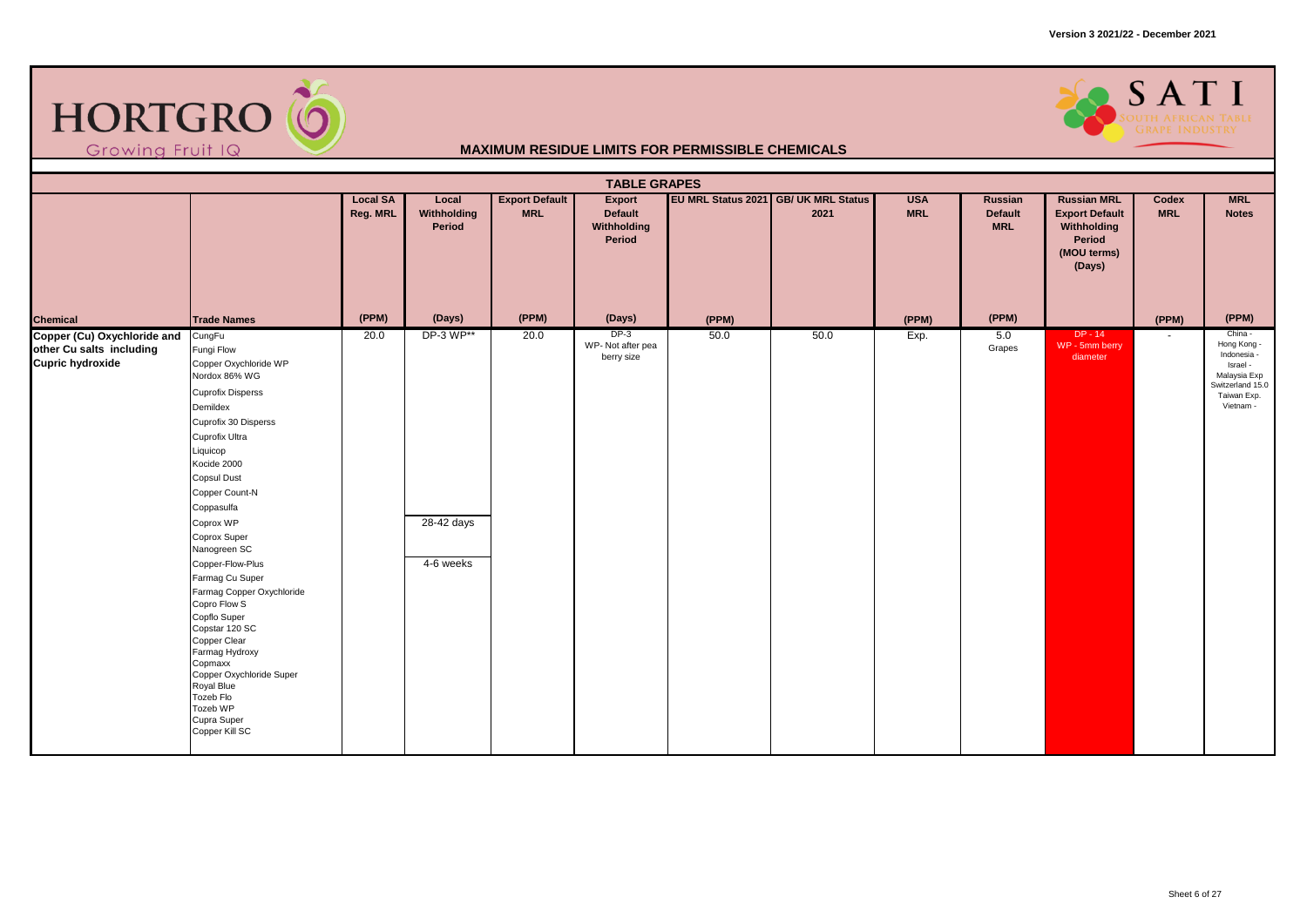



|                  |                                                                                               |                             |                                                                                                      |                                     | <b>TABLE GRAPES</b>                                                                                      |                                                                   |                                                     |                          |                                         |                                                                                               |                          |                                                                                                                                                                                                         |
|------------------|-----------------------------------------------------------------------------------------------|-----------------------------|------------------------------------------------------------------------------------------------------|-------------------------------------|----------------------------------------------------------------------------------------------------------|-------------------------------------------------------------------|-----------------------------------------------------|--------------------------|-----------------------------------------|-----------------------------------------------------------------------------------------------|--------------------------|---------------------------------------------------------------------------------------------------------------------------------------------------------------------------------------------------------|
|                  |                                                                                               | <b>Local SA</b><br>Reg. MRL | Local<br>Withholding<br>Period                                                                       | <b>Export Default</b><br><b>MRL</b> | Export<br><b>Default</b><br>Withholding<br>Period                                                        |                                                                   | <b>EU MRL Status 2021 GB/ UK MRL Status</b><br>2021 | <b>USA</b><br><b>MRL</b> | Russian<br><b>Default</b><br><b>MRL</b> | <b>Russian MRL</b><br><b>Export Default</b><br>Withholding<br>Period<br>(MOU terms)<br>(Days) | Codex<br><b>MRL</b>      | <b>MRL</b><br><b>Notes</b>                                                                                                                                                                              |
| <b>Chemical</b>  | <b>Trade Names</b>                                                                            | (PPM)                       | (Days)                                                                                               | (PPM)                               | (Days)                                                                                                   | (PPM)                                                             |                                                     | (PPM)                    | (PPM)                                   |                                                                                               | (PPM)                    | (PPM)                                                                                                                                                                                                   |
| Cyanamide        | Dormex<br>Deurbraak<br>Bloomer<br>Dorcy<br>Cymex<br>Cyan<br>ALERT 520 SC<br>Cymet<br>Liberate | 0.05                        | Dormant application<br>only                                                                          | 0.01                                | Dormant<br>application only                                                                              | 0.01                                                              | 0.01                                                | $\overline{\phantom{a}}$ | $\sim$                                  |                                                                                               | $\overline{\phantom{a}}$ | Oman prohibited<br>use                                                                                                                                                                                  |
| Cyantraniliprole | Exirel 100 SE                                                                                 | 1.0                         | 10<br>Fruit fly bait<br>application only                                                             | 1.0                                 | 10<br>Fruit fly bait<br>application only                                                                 | 1.5                                                               | 1.5                                                 | ٠                        | $\sim$                                  |                                                                                               | $\sim$                   | Hong Kong -<br>India 0.01<br>Indonesia -<br>Israel -<br>Iran -<br>Malaysia 0.01<br>Mauritius -<br>Oman 0.01<br>Saudi Arabia -<br>Singapore -<br>Switzerland 0.01<br>Taiwan -<br>Thailand -<br>Vietnam - |
| Cymoxanil        | Curzate 600 WG<br>Cymox<br>Vidac Flo                                                          | 0.1                         | 28<br>Do not apply<br>after pea size<br>$\sqrt{4-6}$ weeks<br>(Do not apply after<br>pea size)<br>21 | 0.1                                 | 28<br>Do not apply after<br>pea size<br>$\overline{4-6}$ weeks<br>(Do not apply after<br>pea size)<br>21 | 0.3<br>(Unpublished Sante<br>12078/2020 proposed<br>new MRL 0.05) | 0.3                                                 | 0.1                      | 0.1                                     |                                                                                               | $\sim$                   | Indonesian -<br>Israel -<br>Iran -<br>Malaysia (0.01)<br>Mauritius -<br>Singapore -<br>Thailand -<br>Vietnam -                                                                                          |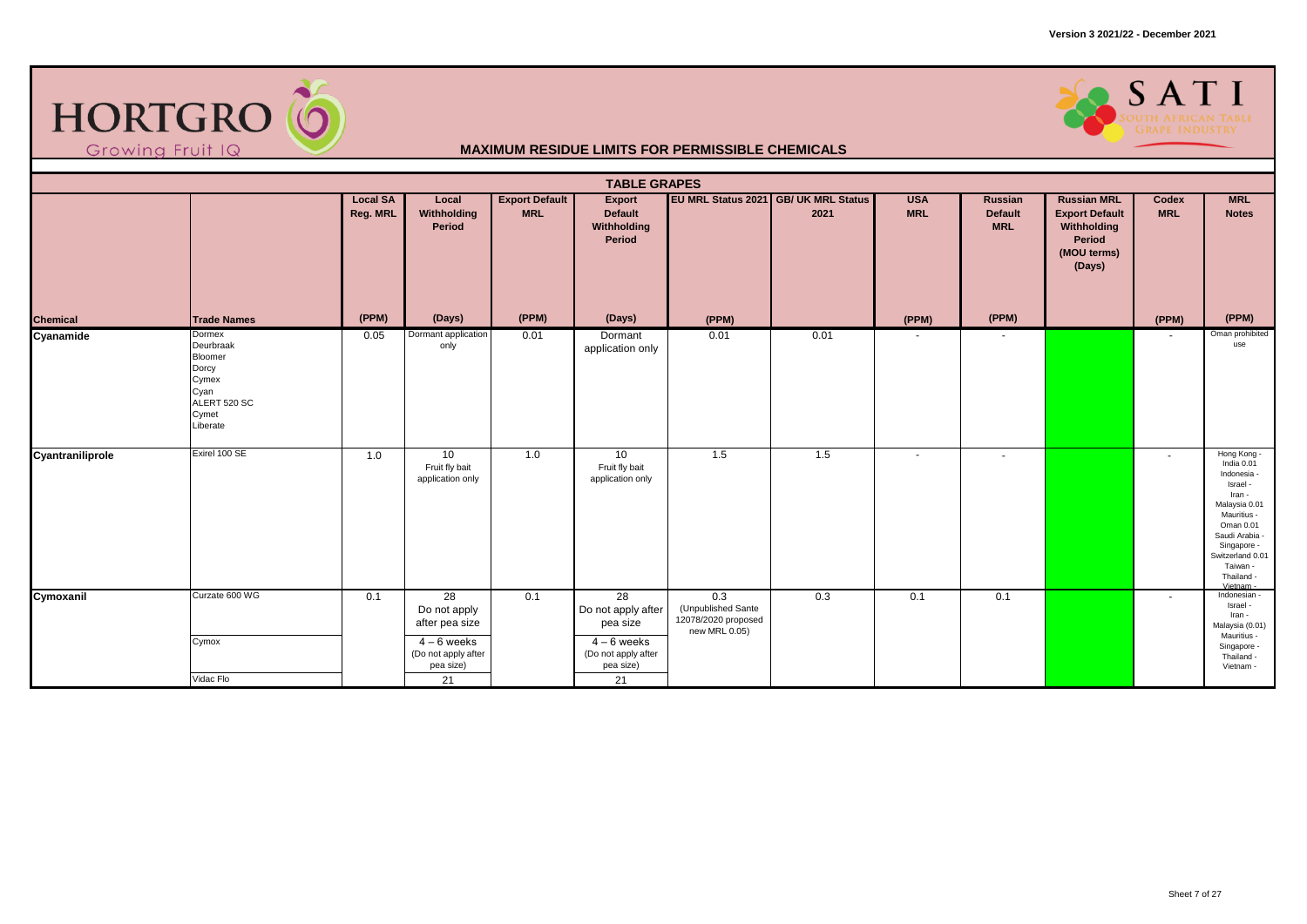

### SATI

|                  | <b>TABLE GRAPES</b><br>EU MRL Status 2021 GB/ UK MRL Status<br><b>Export Default</b><br><b>USA</b><br><b>Russian MRL</b><br><b>MRL</b><br><b>Local SA</b><br>Local<br>Export<br>Russian<br>Codex<br><b>MRL</b><br>Reg. MRL<br>Withholding<br><b>MRL</b><br><b>Default</b><br><b>MRL</b><br>2021<br><b>Default</b><br><b>Export Default</b><br><b>Notes</b> |       |                                                   |       |                                                   |                                                                   |     |                                                            |                                                                       |                                                |                          |                                                                                                               |  |  |
|------------------|------------------------------------------------------------------------------------------------------------------------------------------------------------------------------------------------------------------------------------------------------------------------------------------------------------------------------------------------------------|-------|---------------------------------------------------|-------|---------------------------------------------------|-------------------------------------------------------------------|-----|------------------------------------------------------------|-----------------------------------------------------------------------|------------------------------------------------|--------------------------|---------------------------------------------------------------------------------------------------------------|--|--|
|                  |                                                                                                                                                                                                                                                                                                                                                            |       | Period                                            |       | Withholding<br>Period                             |                                                                   |     |                                                            | <b>MRL</b>                                                            | Withholding<br>Period<br>(MOU terms)<br>(Days) |                          |                                                                                                               |  |  |
| Chemical         | <b>Trade Names</b>                                                                                                                                                                                                                                                                                                                                         | (PPM) | (Days)                                            | (PPM) | (Days)                                            | (PPM)                                                             |     | (PPM)                                                      | (PPM)                                                                 |                                                | (PPM)                    | (PPM)                                                                                                         |  |  |
| Cymoxanil<br>$+$ | Controller<br>Cymax M WP<br>Cymoxazeb WP<br>Fungarrest<br>Micexanil<br>Zetanil M                                                                                                                                                                                                                                                                           | 0.1   | $4 - 6$ weeks<br>(Do not apply after<br>pea size) | 0.1   | $4 - 6$ weeks<br>(Do not apply after<br>pea size) | 0.3<br>(Unpublished Sante<br>12078/2020 proposed<br>new MRL 0.05) | 0.3 | 0.1                                                        | 0.1                                                                   |                                                | ٠                        | Indonesia -<br>Israel -<br>Iran -<br>Malaysia (0.01)<br>Mauritius -<br>Singapore -<br>Thailand -<br>Vietnam - |  |  |
| <b>Mancozeb</b>  |                                                                                                                                                                                                                                                                                                                                                            | 3.0   |                                                   |       |                                                   | 5.0<br>(as CS2)                                                   | 5.0 | 1.5                                                        | 0.1<br>(Grapes, as<br>Mancozeb)<br>5.0<br>(Grapes, as<br>Dithiocarb.) |                                                | 5.0<br>(Dithiocarb.)     | Oman prohibited<br>use                                                                                        |  |  |
| Cymoxanil<br>$+$ | Equation Pro                                                                                                                                                                                                                                                                                                                                               | 0.1   | 28                                                | 0.1   | $\overline{28}$                                   | 0.3<br>(Unpublished Sante<br>12078/2020 proposed<br>new MRL 0.05) | 0.3 | 0.1                                                        | 0.1                                                                   |                                                | $\overline{\phantom{a}}$ | Indonesia -<br>Israel -<br>Iran -<br>Malaysia (0.01)<br>Mauritius -<br>Singapore -<br>Thailand -<br>Vietnam - |  |  |
| Famoxadone       |                                                                                                                                                                                                                                                                                                                                                            | 1.0   |                                                   |       |                                                   | 2.0                                                               | 2.0 | 2.5                                                        | 2.0<br>Grapes                                                         |                                                | 2.0                      | Canada (0.1)                                                                                                  |  |  |
| Cypermethrin     | Cyperin<br>Cypermethrin 200 EC<br>Polytrin 200 EC<br>Ag-Cypermethrin 200 EC<br>Kemprin 200 EC<br>Farmag Cypermethrin<br>Sipermetrien<br>Cymet<br>Cypermethrin EC                                                                                                                                                                                           | 0.05  | $\overline{28}$                                   | 0.05  | 28                                                | 0.5                                                               | 0.5 | 2.0                                                        | 0.5<br>Grapes                                                         |                                                | 0.2                      | Oman restricted<br>use                                                                                        |  |  |
| Cyprodinil       | As part of Switch<br>Choir 500 WDG<br>Chant 500 WDG<br>As part of Cyprocide WG<br>As part of Elite 625 WDG<br>As part of Solana SC                                                                                                                                                                                                                         | 0.5   | 28                                                | 0.5   | 28                                                | 3.0                                                               | 3.0 | 3.0<br>Fruit, small, vine<br>climbing, sub-group<br>13-07F | 5.0<br>Grapes                                                         |                                                | 3.0                      |                                                                                                               |  |  |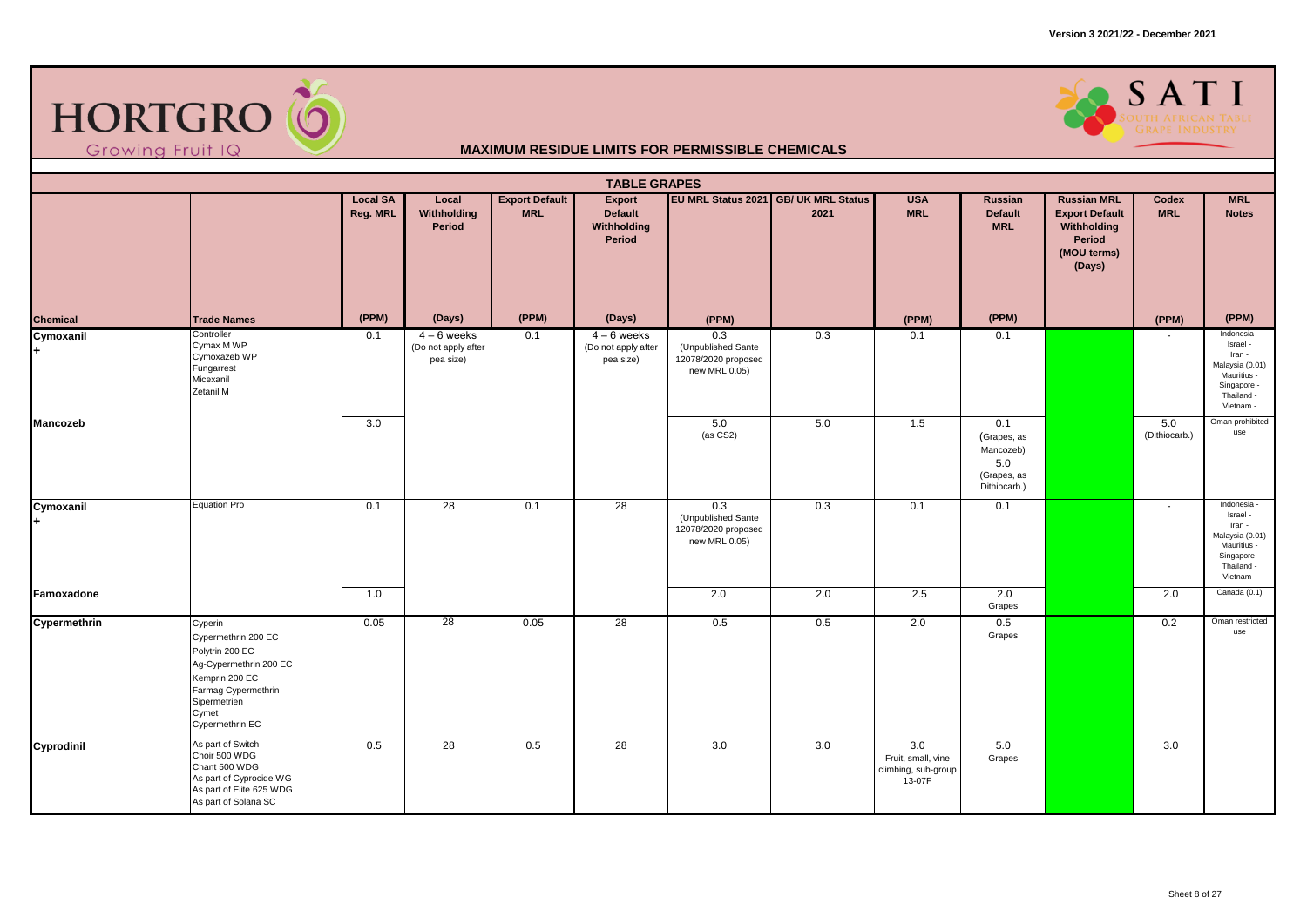



|                   | <b>TABLE GRAPES</b><br><b>Local SA</b><br><b>Export Default</b><br>EU MRL Status 2021 GB/ UK MRL Status<br><b>USA</b><br><b>Russian MRL</b><br><b>MRL</b><br>Local<br>Export<br>Russian<br>Codex |          |                       |             |                                                                   |       |      |                                                                                      |                              |                                                                         |                  |                                                                               |  |  |
|-------------------|--------------------------------------------------------------------------------------------------------------------------------------------------------------------------------------------------|----------|-----------------------|-------------|-------------------------------------------------------------------|-------|------|--------------------------------------------------------------------------------------|------------------------------|-------------------------------------------------------------------------|------------------|-------------------------------------------------------------------------------|--|--|
|                   |                                                                                                                                                                                                  | Reg. MRL | Withholding<br>Period | <b>MRL</b>  | <b>Default</b><br>Withholding<br>Period                           |       | 2021 | <b>MRL</b>                                                                           | <b>Default</b><br><b>MRL</b> | <b>Export Default</b><br>Withholding<br>Period<br>(MOU terms)<br>(Days) | <b>MRL</b>       | <b>Notes</b>                                                                  |  |  |
| <b>Chemical</b>   | <b>Trade Names</b>                                                                                                                                                                               | (PPM)    | (Days)                | (PPM)       | (Days)                                                            | (PPM) |      | (PPM)                                                                                | (PPM)                        |                                                                         | (PPM)            | (PPM)                                                                         |  |  |
| Deltamethrin      | Delta-Thrin 25 EC<br>Decis Forte 100 EC<br>Aq-Deltamethrin 25 EC<br>Celtis 25 EC<br>Servus (EC)<br>Delmet 250 EC                                                                                 | 0.1      | $EC-28$               | 0.1         | EC formulation-28                                                 | 0.2   | 0.2  | (0.05 - All food/feed<br>items)                                                      | 0.2<br>Grapes                |                                                                         | 0.2              | Mauritius 0.05<br>Singapore 0.05                                              |  |  |
| <b>Dichlorvos</b> | Divos 1000 EC<br>Dichlorvos EC<br>Desta 100 EC<br>Devipan 100 EC<br><b>DDVP</b><br>Dichlorvos 1000 EC                                                                                            | 0.1      | $\overline{7}$        | $\leq 0.01$ | 14                                                                | 0.01  | 0.01 | 0.5                                                                                  | 0.05<br>Grapes               |                                                                         | $\sim$           | Oman prohibited<br>use                                                        |  |  |
| Difenoconazole    | Score<br>Sharda Difenconazole 250 EC<br>Divino 250 EC<br>Pronto 250 EC<br>D-ZOLE<br>Defender 250 EC<br>Sterin 250 EC<br>Farmag Difenoconazole 250 EC<br>Navigator 250 EC                         | 0.2      | $\overline{28}$       | 0.2         | $\overline{28}$                                                   | 3.0   | 3.0  | 3.0<br>Fruit, small, vine<br>climbing, except<br>fuzzy kiwifruit,<br>subgroup 13-07F | 0.5<br>Grapes                |                                                                         | $\overline{3.0}$ | Indonesia 0.1<br>Saudi Arabia 0.1                                             |  |  |
| Dimethomorph      | Sovrin Flo<br>Manifesto 500 SC                                                                                                                                                                   | 5.0      | 56                    | 3.0         | 56<br>Max. 3 applications no<br>later than 5 mm berry<br>diameter | 3.0   | 3.0  | 3.0<br>Grape                                                                         | 3.0<br>Grape                 |                                                                         | 3.0              | Hong Kong 2.0<br>India 2.0<br>Indonesia 2.0<br>Israel 0.5<br>Saudi Arabia 2.0 |  |  |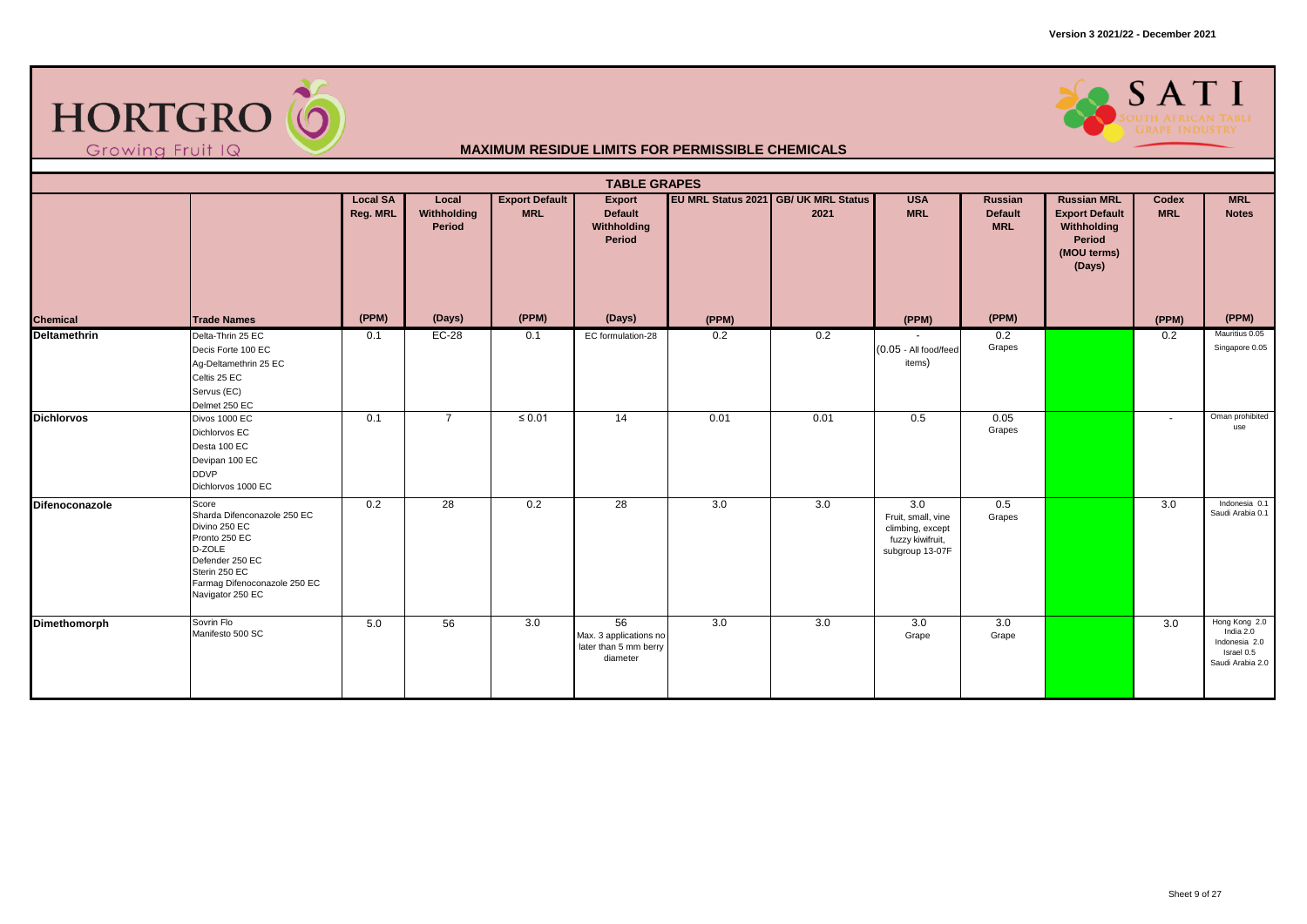

### SATI

|                  | <b>TABLE GRAPES</b><br>EU MRL Status 2021 GB/ UK MRL Status<br><b>Local SA</b><br><b>Export Default</b><br><b>USA</b><br><b>Russian MRL</b><br><b>MRL</b><br>Local<br>Export<br>Russian<br>Codex |          |                                          |            |                                                                   |                 |                 |                  |                                                                       |                                                                         |                       |                                                                                                                                                                                                                     |  |  |
|------------------|--------------------------------------------------------------------------------------------------------------------------------------------------------------------------------------------------|----------|------------------------------------------|------------|-------------------------------------------------------------------|-----------------|-----------------|------------------|-----------------------------------------------------------------------|-------------------------------------------------------------------------|-----------------------|---------------------------------------------------------------------------------------------------------------------------------------------------------------------------------------------------------------------|--|--|
|                  |                                                                                                                                                                                                  | Reg. MRL | Withholding<br>Period                    | <b>MRL</b> | <b>Default</b><br>Withholding<br>Period                           |                 | 2021            | <b>MRL</b>       | <b>Default</b><br><b>MRL</b>                                          | <b>Export Default</b><br>Withholding<br>Period<br>(MOU terms)<br>(Days) | <b>MRL</b>            | <b>Notes</b>                                                                                                                                                                                                        |  |  |
| Chemical         | <b>Trade Names</b>                                                                                                                                                                               | (PPM)    | (Days)                                   | (PPM)      | (Days)                                                            | (PPM)           |                 | (PPM)            | (PPM)                                                                 |                                                                         | (PPM)                 | (PPM)                                                                                                                                                                                                               |  |  |
| Dimethomorph     | Sphinx Extra                                                                                                                                                                                     | 5.0      | 56<br>Do not use after pea<br>berry size | 3.0        | 56<br>Do not use after pea<br>berry size                          | 3.0             | 3.0             | 3.0              | 3.0                                                                   |                                                                         | 3.0                   | Hong Kong 2.0<br>India $2.0$<br>Indonesia 2.0<br>Israel 0.5<br>Saudi Arabia 2.0                                                                                                                                     |  |  |
| Folpet           |                                                                                                                                                                                                  | 15.0     |                                          | 6.0        |                                                                   | 6.0             | 6.0             | 50.0<br>(import) | 0.02<br>Grapes                                                        |                                                                         | 10.0                  | Iran Suspended<br>pesticide<br>Oman prohibited<br>use<br>Taiwan<br>prohibited - 0.00                                                                                                                                |  |  |
| Dimethomorph     | Acrobat WG<br>Dimethozeb 690 WP<br>Vimethozeb 690 WP                                                                                                                                             | 5.0      | 56                                       | 3.0        | 56<br>Max. 3 applications no<br>later than 5 mm berry<br>diameter | 3.0             | 3.0             | 3.0<br>Grape     | 3.0<br>Grape                                                          | Not later than one<br>week after flowering                              | 3.0                   | Hong Kong 2.0<br>India $2.0$<br>Indonesia 2.0<br>Israel 0.5<br>Saudi Arabia 2.0                                                                                                                                     |  |  |
| Mancozeb         |                                                                                                                                                                                                  | 3.0      |                                          |            |                                                                   | 5.0<br>(as CS2) | 5.0<br>(as CS2) | 1.5              | 0.1<br>(Grapes, as<br>Mancozeb)<br>5.0<br>(Grapes, as<br>Dithiocarb.) |                                                                         | 5.0<br>(Dithiocarb.)  | Oman prohibited<br>use<br>Thailand 2.0                                                                                                                                                                              |  |  |
| <b>Dithianon</b> | Alaris WG<br>Detect 400 SC<br>Inspect 400 SC                                                                                                                                                     | 3.0      | $\overline{21}$                          | 3.0        | 21                                                                | 3.0             | 3.0             | 3.0              | 3.0                                                                   |                                                                         | 2.0<br>(Table grapes) | Canada (0.1)<br>China 2.0<br>[India $2.0$ ]<br>Israel 2.0<br>[Iran $2.0$ ]<br>[Japan 2.0]<br>[Malaysia 2.0]<br>[Mauritius 2.0]<br>[Oman 2.0]<br>[Singapore 2.0]<br>Switzerland 0.01<br>Taiwan 0.2<br>[Thailand 2.0] |  |  |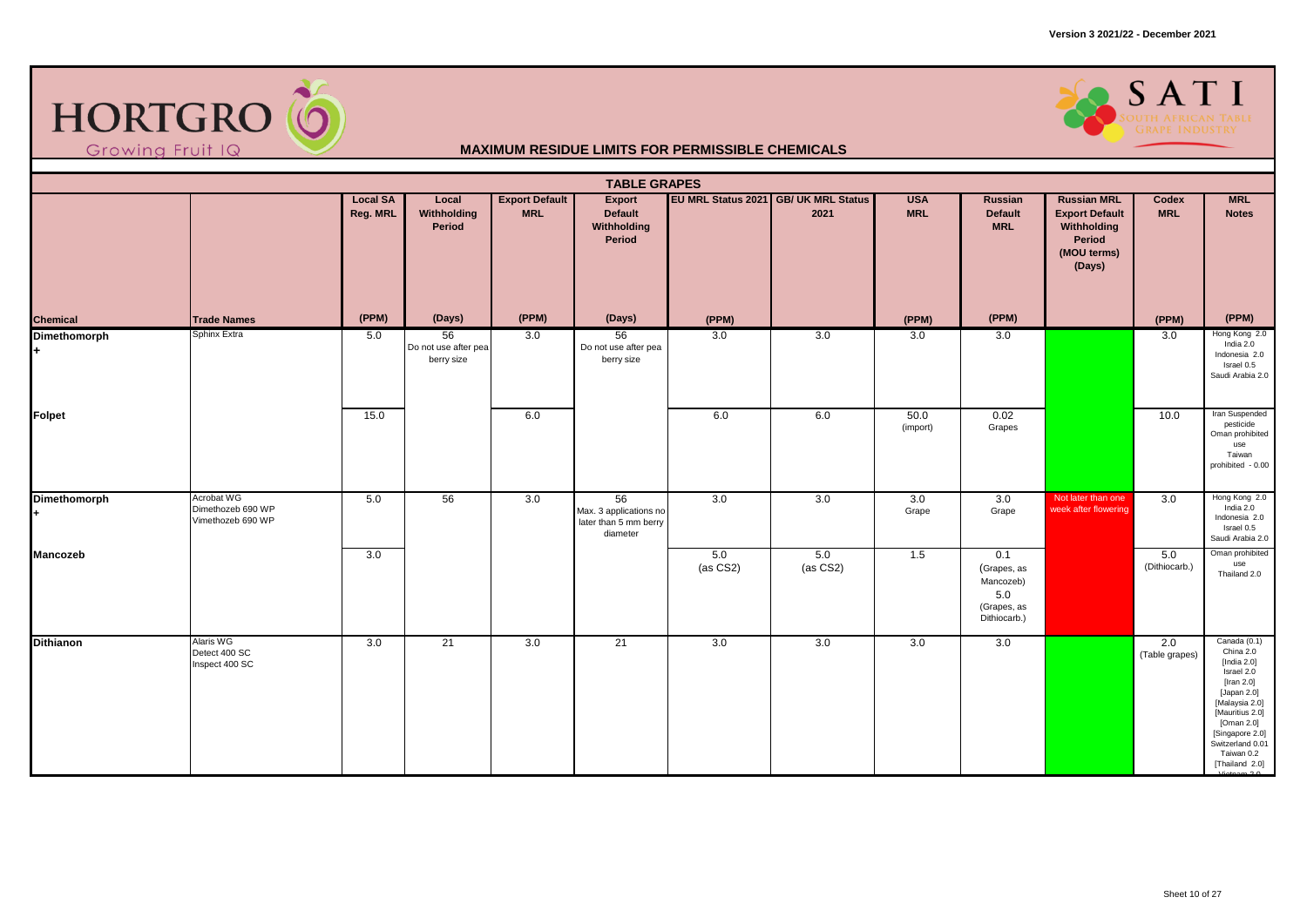



|                                           | <b>TABLE GRAPES</b><br>EU MRL Status 2021 GB/ UK MRL Status<br><b>Local SA</b><br>Local<br><b>Export Default</b><br><b>USA</b><br><b>Russian MRL</b><br><b>MRL</b><br><b>Export</b><br>Russian<br>Codex |          |                                         |             |                                      |                                                                     |        |                   |                              |                                                                         |            |                                                                                                                                                                                                                            |  |  |
|-------------------------------------------|---------------------------------------------------------------------------------------------------------------------------------------------------------------------------------------------------------|----------|-----------------------------------------|-------------|--------------------------------------|---------------------------------------------------------------------|--------|-------------------|------------------------------|-------------------------------------------------------------------------|------------|----------------------------------------------------------------------------------------------------------------------------------------------------------------------------------------------------------------------------|--|--|
|                                           |                                                                                                                                                                                                         | Reg. MRL | Withholding<br>Period                   | <b>MRL</b>  | Default<br>Withholding<br>Period     |                                                                     | 2021   | <b>MRL</b>        | <b>Default</b><br><b>MRL</b> | <b>Export Default</b><br>Withholding<br>Period<br>(MOU terms)<br>(Days) | <b>MRL</b> | <b>Notes</b>                                                                                                                                                                                                               |  |  |
| Chemical                                  | <b>Trade Names</b>                                                                                                                                                                                      | (PPM)    | (Days)                                  | (PPM)       | (Days)                               | (PPM)                                                               |        | (PPM)             | (PPM)                        |                                                                         | (PPM)      | (PPM)                                                                                                                                                                                                                      |  |  |
| <b>Emamectin benzoate</b>                 | Warlock 19.2 EC                                                                                                                                                                                         | 0.05     | $\overline{7}$                          | 0.05        | $\overline{14}$                      | 0.05<br>(Unpublished Sante<br>12558/2019, proposed<br>new MRL 0.04) | 0.05   |                   | 0.05                         |                                                                         | 0.03       | China 0.03<br>Hong Kong -<br>[India 0.03]<br>Indonesia 0.03<br>[Iran 0.03]<br>[Malaysia 0.03]<br>[Mauritius 0.03]<br>[Oman 0.03]<br>Saudi Arabia 0.03<br>[Singapore 0.03]<br>Taiwan 0.03<br>Thailand 0.005<br>Vietnam 0.03 |  |  |
| <b>Esfenvalerate</b>                      | Sumi-alpha                                                                                                                                                                                              | 0.05     | 28                                      | 0.05        | $\overline{28}$                      | 0.3                                                                 | 0.3    | $\sim$            | 0.1<br>Grapes                |                                                                         | $\sim$     | India -<br>Indonesia -<br>Malaysia (0.01)<br>Mauritius -<br>Saudi Arabia -<br>Thailand -<br>Vintner                                                                                                                        |  |  |
| Ethephon                                  | Ethapon<br>Ethephon 480 SL                                                                                                                                                                              | 5.0      | Not later than<br>5% berry<br>colouring | 1.0         | Not later than 5%<br>berry colouring | 1.0                                                                 | 1.0    | 2.0               | 1.0                          |                                                                         | 0.8        | [India 0.8]<br>[Iran $0.8$ ]<br>[Malaysia 0.8]<br>[Mauritius 0.8]<br>$[ \textsf{Oman}\; 0.8] \smallskip 1in \textsf{Singapore} \; 0.8]$<br>Switzerland 0.5                                                                 |  |  |
| <b>False codling moth</b><br>granulovirus | Cryptex<br>GraTham<br>Cryptogran                                                                                                                                                                        | $\sim$   | $\mathbf 0$                             | $\sim$      | $\mathbf 0$                          | $\blacksquare$                                                      | $\sim$ | $\sim$            | $\sim$                       |                                                                         | $\sim$     |                                                                                                                                                                                                                            |  |  |
| Fenamidone * also refer to<br>mancozeb    | No-Blite (Mancozeb note)                                                                                                                                                                                | 1.0      | 49                                      | $\leq 0.01$ | Do not apply after<br>full bloom     | 0.01                                                                | 0.6    | 1.0<br>(imported) | $\blacksquare$               |                                                                         | 0.6        | Oman Mancozeb<br>Prohibited use                                                                                                                                                                                            |  |  |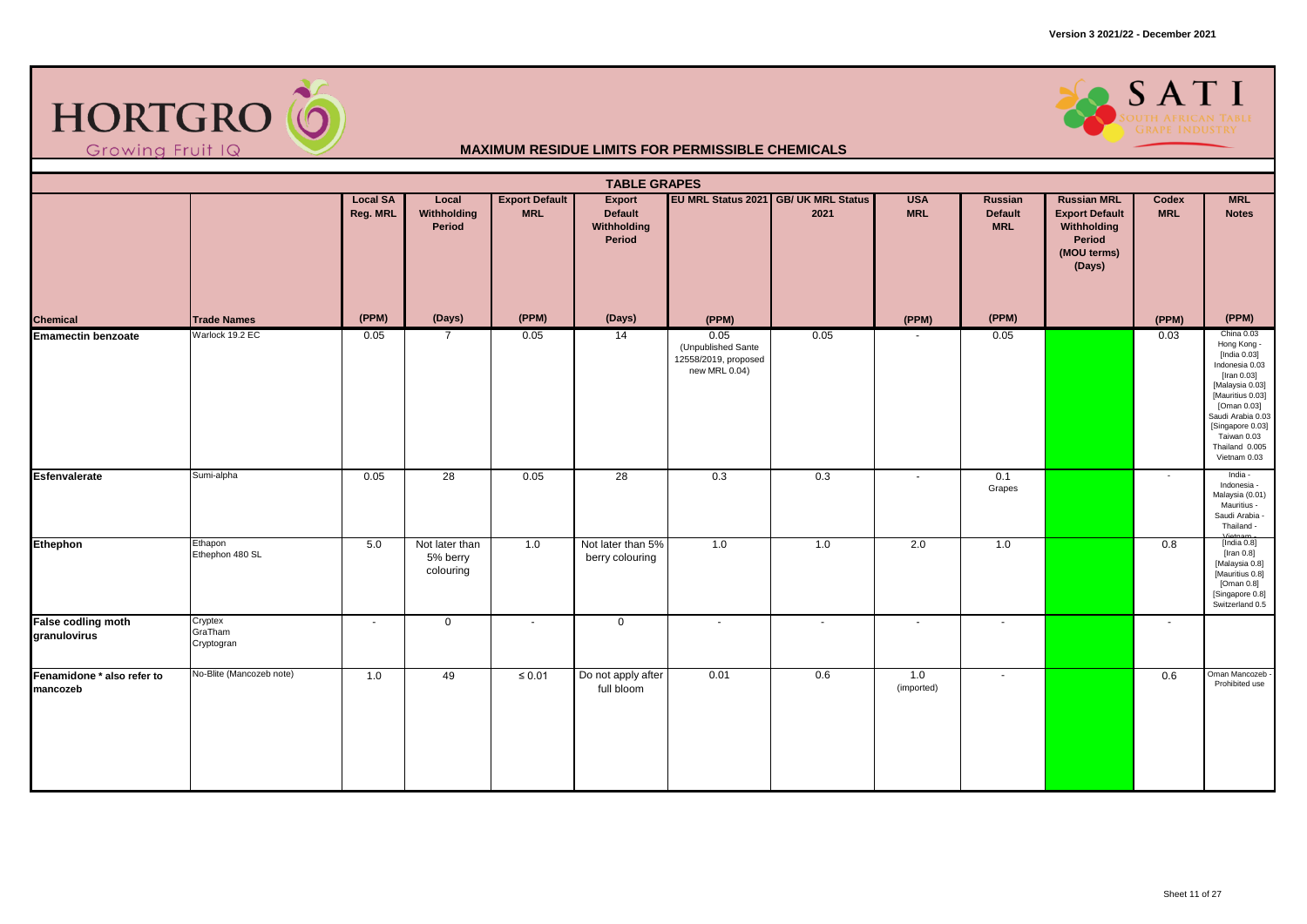



|                                                   | <b>TABLE GRAPES</b><br>EU MRL Status 2021 GB/ UK MRL Status<br><b>Local SA</b><br><b>Export Default</b><br><b>USA</b><br><b>Russian MRL</b><br><b>MRL</b><br>Local<br>Export<br>Russian<br>Codex |          |                       |            |                                                      |                                                                                       |       |                                                                                     |                              |                                                                         |                                                           |                                                                                                                                                                                             |  |  |
|---------------------------------------------------|--------------------------------------------------------------------------------------------------------------------------------------------------------------------------------------------------|----------|-----------------------|------------|------------------------------------------------------|---------------------------------------------------------------------------------------|-------|-------------------------------------------------------------------------------------|------------------------------|-------------------------------------------------------------------------|-----------------------------------------------------------|---------------------------------------------------------------------------------------------------------------------------------------------------------------------------------------------|--|--|
|                                                   |                                                                                                                                                                                                  | Reg. MRL | Withholding<br>Period | <b>MRL</b> | <b>Default</b><br>Withholding<br>Period              |                                                                                       | 2021  | <b>MRL</b>                                                                          | <b>Default</b><br><b>MRL</b> | <b>Export Default</b><br>Withholding<br>Period<br>(MOU terms)<br>(Days) | <b>MRL</b>                                                | <b>Notes</b>                                                                                                                                                                                |  |  |
| <b>Chemical</b>                                   | <b>Trade Names</b>                                                                                                                                                                               | (PPM)    | (Days)                | (PPM)      | (Days)                                               | (PPM)                                                                                 |       | (PPM)                                                                               | (PPM)                        |                                                                         | (PPM)                                                     | (PPM)                                                                                                                                                                                       |  |  |
| Fenamiphos                                        | Fenamiphos 400 EC<br>Spitfire 400 EC<br>Nemacur 10 GR<br>Nemacur 100 EC<br>Bonfire 400 EC<br>Atador                                                                                              | 0.05     | 100                   | 0.03       | 100                                                  | 0.03                                                                                  | 0.03  | 0.1<br>(Import tolerance)                                                           | $\sim$                       |                                                                         |                                                           | Hong Kong -<br>India -<br>Indonesia -<br>Iran -<br>Japan 0.06<br>Malaysia (0.01)<br>Mauritius -<br>Oman restricted<br>use<br>Thailand -<br>Vietnam -                                        |  |  |
| Fenazaquin                                        | Pride 200 SC<br>Vanity 200 SC<br>Superior 200 SC                                                                                                                                                 | 0.2      | 63                    | 0.01       | Contact relevant<br>Ag-Chem<br>company to<br>confirm | 0.2<br>EU MRL 0.01 from<br>27/01/2022 EU<br><b>Commission Regulation</b><br>2021/1110 | 0.2   | 0.7<br>Fruit, small vine<br>climbing, except<br>fuzzy kiwifruit,<br>subgroup 13-07F | 0.01<br>Grapes               | Apply before onset of<br>flowering                                      | $\sim$                                                    | Canada (0.1)<br>China -<br>Hong Kong -<br>India -<br>Indonesia -<br>Iran -<br>Israel -<br>Japan -<br>Malaysia (0.01)<br>Mauritius -<br>Singapore -<br>Taiwan 0.1<br>Thailand -<br>Vietnam - |  |  |
| Fenhexamid                                        | Teldor 500 SC<br>Electron 500 SC<br>Femida 500 EC<br>Providor                                                                                                                                    | 5.0      | 3                     | 5.0        | 3                                                    | 15.0                                                                                  | 15.0  | 4.0<br>Fruit, small, vine<br>climbing, sub-group<br>13-07F                          | 15.0                         |                                                                         | 15.0                                                      | Canada 4.0<br>Israel 4.0<br>Taiwan 4.0                                                                                                                                                      |  |  |
| Fenpyroximate                                     | Lesson 50 EC                                                                                                                                                                                     | 0.1      | 40                    | 0.1        | 40                                                   | 0.3                                                                                   | 0.3   | 1.0<br>Fruit, small, vine<br>climbing, sub-group<br>13-07F                          | 0.3                          |                                                                         | 0.1                                                       | Israel 0.05                                                                                                                                                                                 |  |  |
| <b>Fipronil</b><br>$\ddot{}$                      | Antset 200 SC<br>Sunset 200 SC                                                                                                                                                                   | 0.01     | 28                    | 0.005      | Dormant and stem<br>application only                 | 0.005                                                                                 | 0.005 | $\sim$                                                                              | $\sim$                       |                                                                         | $\sim$                                                    | Oman restricted<br>use<br>Taiwan 0.001                                                                                                                                                      |  |  |
| Lambda-cyhalothrin<br>(Dormant - Trunk treatment) |                                                                                                                                                                                                  | 0.2      |                       |            |                                                      | 0.08                                                                                  | 0.08  | 0.01                                                                                | 0.15                         |                                                                         | 0.2<br>(Cyhalothrin,<br>Berries and<br>other small fruit) | Oman restricted<br>use                                                                                                                                                                      |  |  |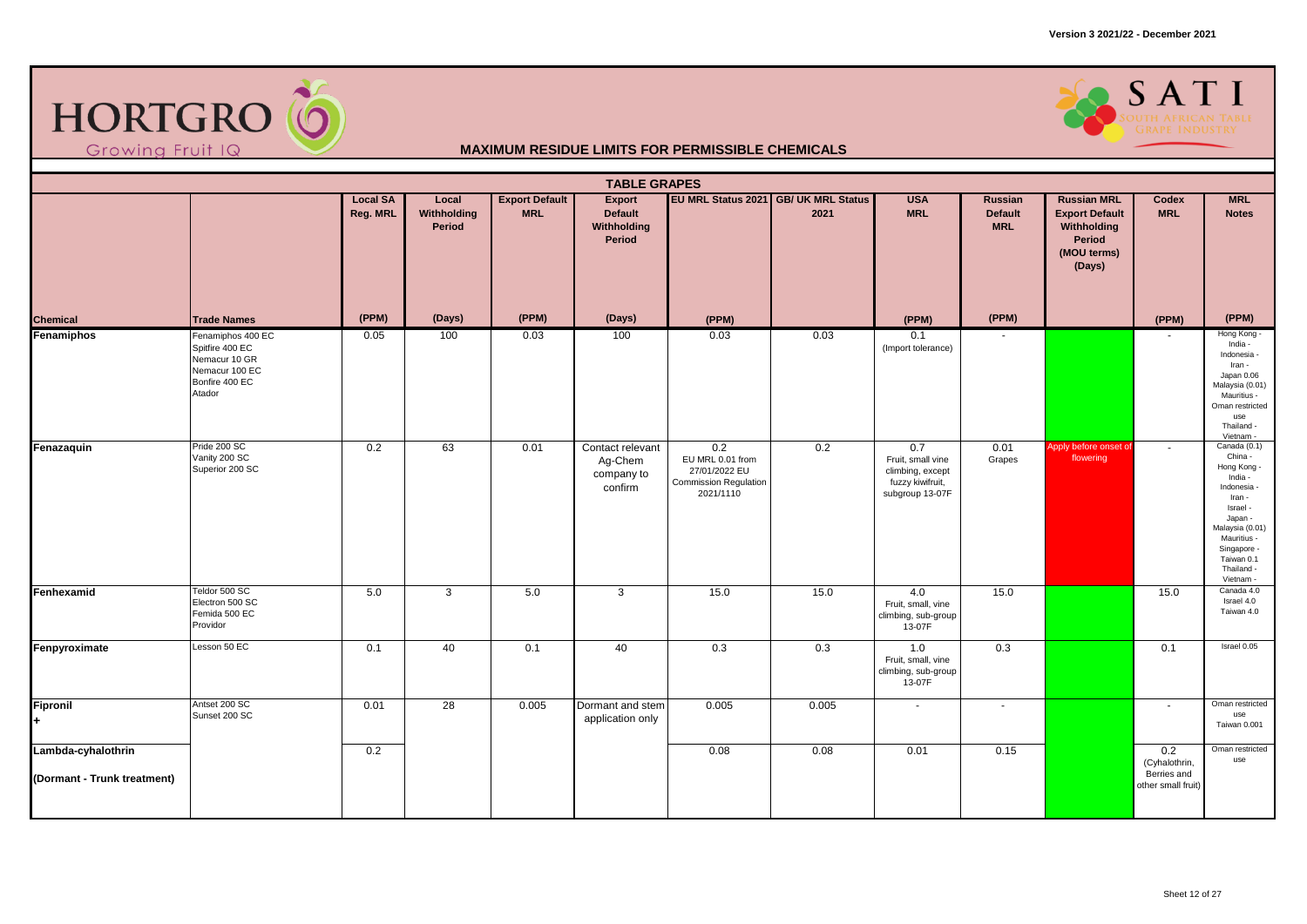



|                         | <b>TABLE GRAPES</b><br>EU MRL Status 2021 GB/ UK MRL Status<br><b>MRL</b><br><b>Local SA</b><br>Local<br><b>Export Default</b><br><b>USA</b><br><b>Russian MRL</b><br>Export<br>Russian<br>Codex |          |                                                                      |            |                                                                      |       |       |                                                            |                              |                                                                         |            |                                                                         |  |  |
|-------------------------|--------------------------------------------------------------------------------------------------------------------------------------------------------------------------------------------------|----------|----------------------------------------------------------------------|------------|----------------------------------------------------------------------|-------|-------|------------------------------------------------------------|------------------------------|-------------------------------------------------------------------------|------------|-------------------------------------------------------------------------|--|--|
|                         |                                                                                                                                                                                                  | Reg. MRL | Withholding<br>Period                                                | <b>MRL</b> | <b>Default</b><br>Withholding<br>Period                              |       | 2021  | <b>MRL</b>                                                 | <b>Default</b><br><b>MRL</b> | <b>Export Default</b><br>Withholding<br>Period<br>(MOU terms)<br>(Days) | <b>MRL</b> | <b>Notes</b>                                                            |  |  |
| Chemical                | <b>Trade Names</b>                                                                                                                                                                               | (PPM)    | (Days)                                                               | (PPM)      | (Days)                                                               | (PPM) |       | (PPM)                                                      | (PPM)                        |                                                                         | (PPM)      | (PPM)                                                                   |  |  |
| Fludioxonil             | As part of Switch<br>As part of Cyprocide WG<br>As part of Elite 625 WDG<br>Target 200 WDG<br>As part of Solana SC                                                                               | 0.5      | 28                                                                   | 0.5        | 28                                                                   | 5.0   | 5.0   | 2.0<br>Fruit, small, vine<br>climbing, sub-group<br>13-07F | 2.0<br>Grapes                |                                                                         | 2.0        |                                                                         |  |  |
| Fluopicolide<br>H.      | Profiler                                                                                                                                                                                         | 2.0      | 28                                                                   | 2.0        | 28                                                                   | 2.0   | 2.0   | 2.0                                                        | 2.0<br>Grapes                |                                                                         | 2.0        | Canada 1.4<br>Switzerland 1.0                                           |  |  |
| <b>Fosetyl-Al</b>       |                                                                                                                                                                                                  | 25.0     |                                                                      | 25.0       |                                                                      | 100.0 | 100.0 | 10.0                                                       | 0.8                          |                                                                         | 60.0       | China 10.0<br>Hong Kong 10.0<br>Israel 5.0<br>India 10.0<br>Taiwan 20.0 |  |  |
| Flusilazole             | <b>Flustar WG</b>                                                                                                                                                                                | 0.05     | 21                                                                   | 0.01       | Contact relevant Ag-<br>Chem company to<br>confirm                   | 0.01  | 0.01  | $\blacksquare$                                             | 0.2<br>Grapes                |                                                                         | 0.2        |                                                                         |  |  |
| <b>Flutriafol</b><br>l+ | Topguard 300 SC                                                                                                                                                                                  | 0.05     | $\overline{28}$                                                      | 0.05       | 28                                                                   | 0.8   | 0.8   | 1.5                                                        | 0.05                         |                                                                         | 0.8        | Hong Kong -                                                             |  |  |
| Tebuconazole            |                                                                                                                                                                                                  | 0.5      |                                                                      | 0.5        |                                                                      | 0.5   | 0.5   | 6.0                                                        | 2.0<br>Grapes                |                                                                         | 6.0        |                                                                         |  |  |
| Fluopyram               | Luna Privilege                                                                                                                                                                                   | 2.0      | 3                                                                    | 2.0        | $\mathbf{3}$                                                         | 2.0   | 1.5   | 2.0<br>Fruit, small, vine<br>climbing, sub-group<br>13-07F | 1.0<br>Grapes                | Contact relevant Ag-<br>chem company to<br>confirm                      | 2.0        | Israel 0.4                                                              |  |  |
| Fluopyram<br>$+$        | Luna Experience                                                                                                                                                                                  | 2.0      | Do not apply<br>after the berries<br>have reached<br>pea berry stage | 2.0        | Do not apply after<br>the berries have<br>reached pea berry<br>stage | 2.0   | 1.5   | 2.0<br>Fruit, small, vine<br>climbing, sub-group<br>13-07F | 1.0<br>Grapes                | Not later than 5mm<br>berry diameter                                    | 2.0        | Israel 0.4                                                              |  |  |
| Tebuconazole            |                                                                                                                                                                                                  | 0.5      |                                                                      | 0.5        |                                                                      | 0.5   | 0.5   | 6.0                                                        | 2.0<br>Grapes                |                                                                         | 6.0        |                                                                         |  |  |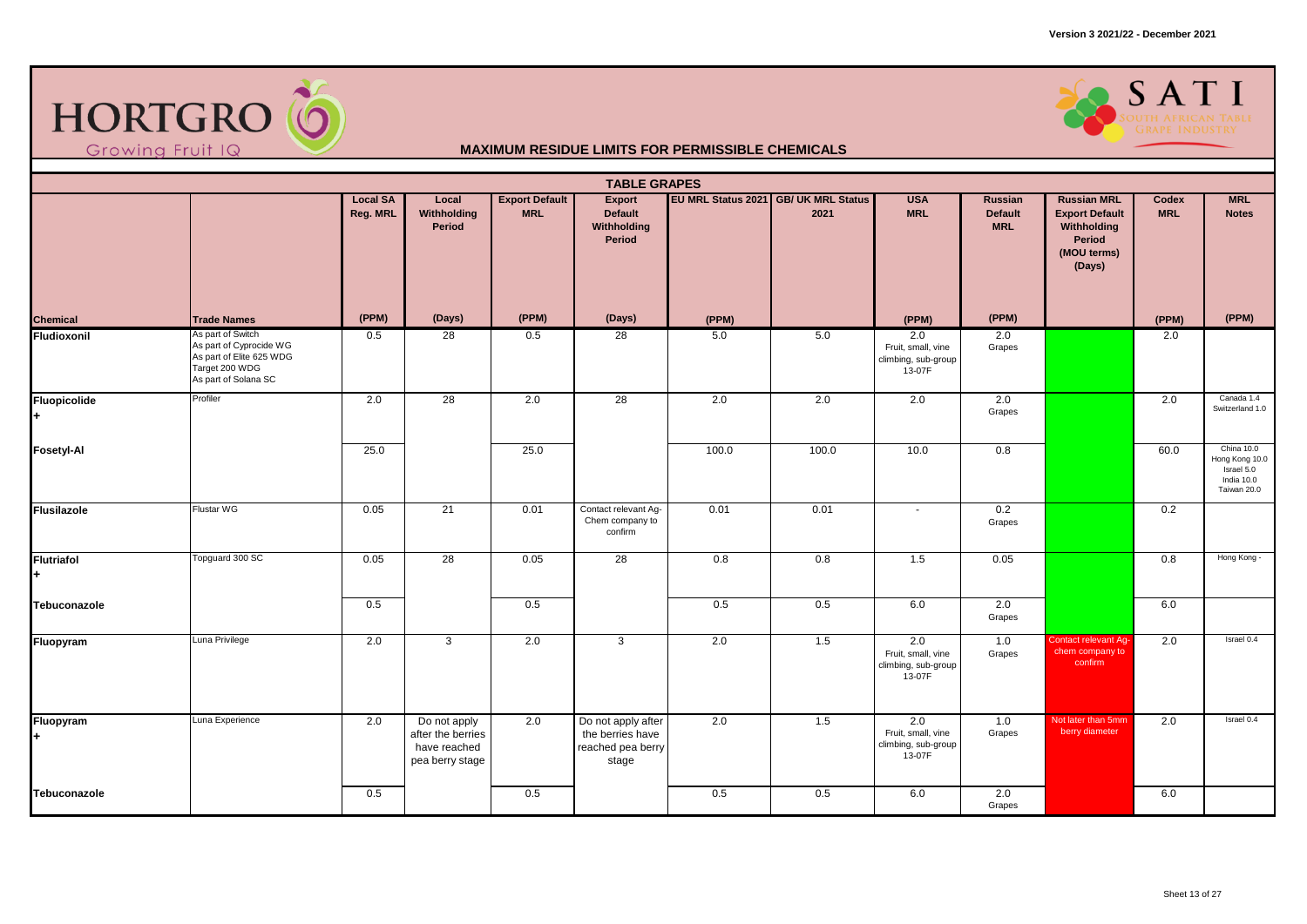



|                                                  | <b>TABLE GRAPES</b><br><b>Export Default</b><br>EU MRL Status 2021 GB/ UK MRL Status<br><b>USA</b><br><b>Russian MRL</b><br><b>MRL</b><br><b>Local SA</b><br>Local<br>Export<br><b>Russian</b><br>Codex |          |                                                   |            |                                                                               |                                                                                                    |                                                                                                    |                  |                                        |                                                                         |                                                           |                                                                                                                                                                                           |  |  |
|--------------------------------------------------|---------------------------------------------------------------------------------------------------------------------------------------------------------------------------------------------------------|----------|---------------------------------------------------|------------|-------------------------------------------------------------------------------|----------------------------------------------------------------------------------------------------|----------------------------------------------------------------------------------------------------|------------------|----------------------------------------|-------------------------------------------------------------------------|-----------------------------------------------------------|-------------------------------------------------------------------------------------------------------------------------------------------------------------------------------------------|--|--|
|                                                  |                                                                                                                                                                                                         | Reg. MRL | Withholding<br>Period                             | <b>MRL</b> | <b>Default</b><br>Withholding<br>Period                                       |                                                                                                    | 2021                                                                                               | <b>MRL</b>       | <b>Default</b><br><b>MRL</b>           | <b>Export Default</b><br>Withholding<br>Period<br>(MOU terms)<br>(Days) | <b>MRL</b>                                                | <b>Notes</b>                                                                                                                                                                              |  |  |
| Chemical                                         | <b>Trade Names</b>                                                                                                                                                                                      | (PPM)    | (Days)                                            | (PPM)      | (Days)                                                                        | (PPM)                                                                                              |                                                                                                    | (PPM)            | (PPM)                                  |                                                                         | (PPM)                                                     | (PPM)                                                                                                                                                                                     |  |  |
| Folpet                                           | Folpan 500 SC<br>Fortune 500 SC<br>FOLPAN® 80 WDG<br>Figure 500 SC<br>Farm-Ag Folpet 500 SC<br>Valeo 500 SC                                                                                             | 15.0     | DP-3 WP-**<br>Not after the pre-<br>blossom stage | 6.0        | Do not use after 5mm<br>berry diameter<br>Not after the pre-<br>blossom stage | 6.0                                                                                                | 6.0                                                                                                | 50.0<br>(import) | 0.02<br>Grapes                         |                                                                         | 10.0                                                      | Iran Suspended<br>pesticide<br>Oman prohibited<br>use<br>Taiwan<br>prohibited use                                                                                                         |  |  |
| Forchlorfenuron                                  | Sitofex<br>Berrymax<br>Ambitious                                                                                                                                                                        | 0.05     | Not required when<br>used as directed             | 0.01       | Not required when<br>used as directed                                         | 0.01                                                                                               | 0.01                                                                                               | 0.03             | $\blacksquare$                         |                                                                         | $\sim$                                                    |                                                                                                                                                                                           |  |  |
| Formetanate                                      | Dicarzol                                                                                                                                                                                                | 0.05     | 80                                                | 0.05       | 80                                                                            | 0.1                                                                                                | 0.1                                                                                                | $\sim$           | $\overline{\phantom{a}}$               |                                                                         | $\sim$                                                    | China -<br>Hong Kong -<br>India -<br>Indonesia<br>Iran -<br>Israel -<br>Japan -<br>Malaysia (0.01)<br>Mauritius -<br>Saudi Arabia -<br>Singapore -<br>Taiwan -<br>Thailand -<br>Vietnam - |  |  |
| <b>Fosetyl-Al</b><br>*also refer to fluopicolide | Aliette 800 WG<br>Profiler*<br>Fostonic 80 WP                                                                                                                                                           | 25.0     | 28                                                | 25.0       | 28<br>Do not apply after 5<br>mm berry diameter                               | 100.0                                                                                              | 100.0                                                                                              | 10.0             | 0.8<br>Grapes as<br>Aluminium Phosetyl | Do not apply afte<br>mm berry diamete                                   | 60.0                                                      | Canada (0.1)<br>China 10.0<br>Hong Kong 10.0<br>India 10.0<br>Israel 5.0<br>Taiwan 20.0                                                                                                   |  |  |
| Furfural                                         | Crop Guard                                                                                                                                                                                              | 0.1      | $\overline{0}$                                    | ≤0.01      | $\mathbf 0$                                                                   | 1.0                                                                                                | 1.0                                                                                                | $\sim$           | $\sim$                                 |                                                                         | $\sim$                                                    |                                                                                                                                                                                           |  |  |
| Gamma-cyhalothrin                                | Vantex 60 CS                                                                                                                                                                                            | 0.2      | 28                                                | 0.08       | Contact relevant<br>Agchem company<br>to confirm                              | 0.08<br>Lambda-cyhalothrin<br>(includes gamma-<br>cyhalothrin) (sum of R,S<br>and S,R isomers) (F) | 0.08<br>Lambda-cyhalothrin<br>(includes gamma-<br>cyhalothrin) (sum of R,S<br>and S,R isomers) (F) | 0.01             | $\overline{\phantom{a}}$               | Contact relevant<br>gchem company to<br>confirm                         | 0.2<br>(cyhalothrin,<br>Berries and<br>other small fruit) | Oman restricted<br>use<br>India 0.05                                                                                                                                                      |  |  |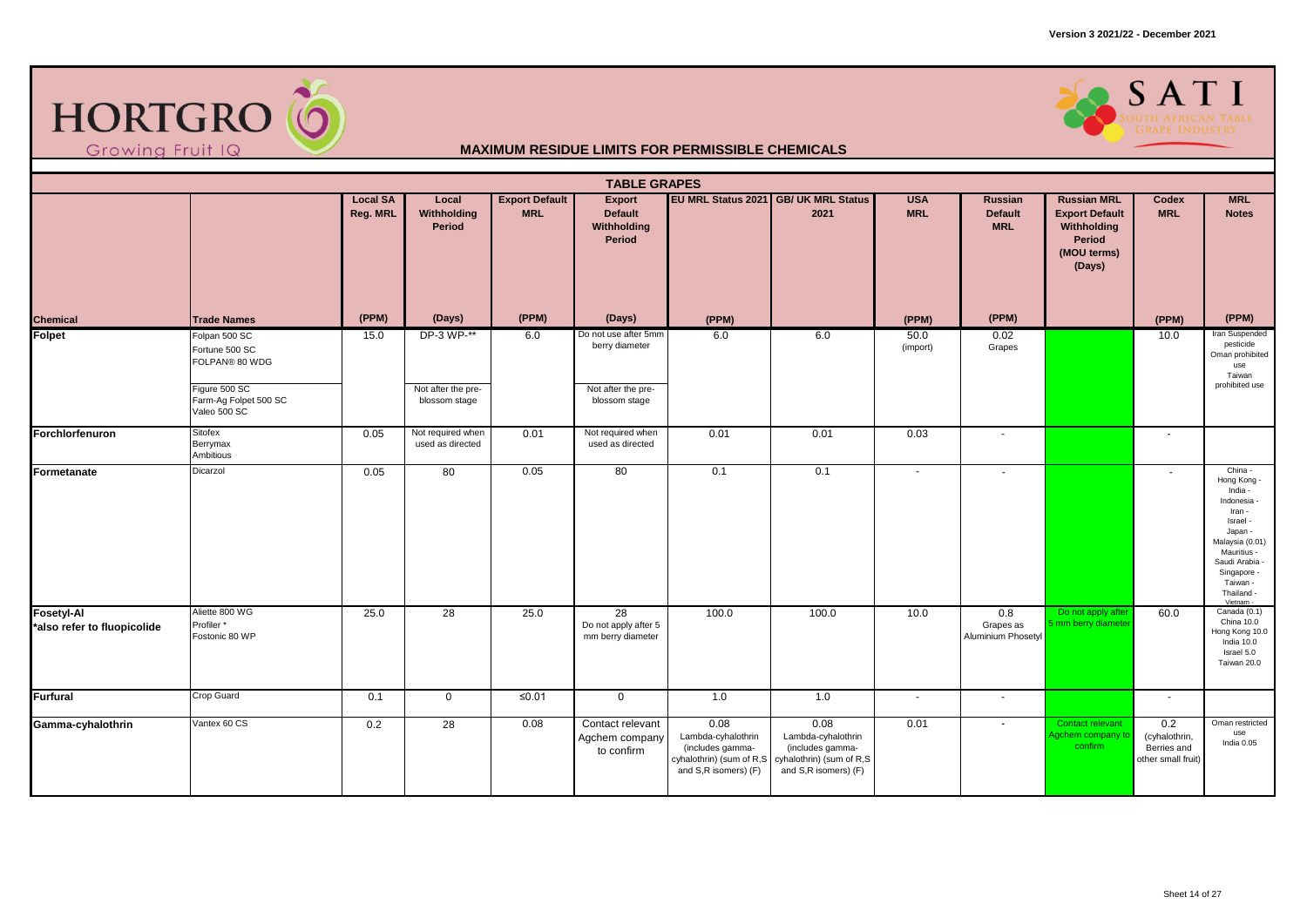



|                                                                                                             |                                                                                                                                                                                                                                                                     |                             |                                                                              |                                     | <b>TABLE GRAPES</b>                                                          |                                                                                  |                                              |                                                                                     |                                         |                                                                                               |                     |                                                                                                                                                               |
|-------------------------------------------------------------------------------------------------------------|---------------------------------------------------------------------------------------------------------------------------------------------------------------------------------------------------------------------------------------------------------------------|-----------------------------|------------------------------------------------------------------------------|-------------------------------------|------------------------------------------------------------------------------|----------------------------------------------------------------------------------|----------------------------------------------|-------------------------------------------------------------------------------------|-----------------------------------------|-----------------------------------------------------------------------------------------------|---------------------|---------------------------------------------------------------------------------------------------------------------------------------------------------------|
|                                                                                                             |                                                                                                                                                                                                                                                                     | <b>Local SA</b><br>Reg. MRL | Local<br>Withholding<br>Period                                               | <b>Export Default</b><br><b>MRL</b> | <b>Export</b><br><b>Default</b><br>Withholding<br>Period                     |                                                                                  | EU MRL Status 2021 GB/ UK MRL Status<br>2021 | <b>USA</b><br><b>MRL</b>                                                            | Russian<br><b>Default</b><br><b>MRL</b> | <b>Russian MRL</b><br><b>Export Default</b><br>Withholding<br>Period<br>(MOU terms)<br>(Days) | Codex<br><b>MRL</b> | <b>MRL</b><br><b>Notes</b>                                                                                                                                    |
| <b>Chemical</b>                                                                                             | <b>Trade Names</b>                                                                                                                                                                                                                                                  | (PPM)                       | (Days)                                                                       | (PPM)                               | (Days)                                                                       | (PPM)                                                                            |                                              | (PPM)                                                                               | (PPM)                                   |                                                                                               | (PPM)               | (PPM)                                                                                                                                                         |
| Gibberellins                                                                                                | <b>Falgro Tablets</b><br>Falgro 20 SP<br>Falgro 4 SL<br>Gibb Liquid 4<br>ProGibb 4%<br>ProGibb 40%                                                                                                                                                                  | 0.2                         | Not later than 5mm<br>berry diameter<br>No later than 14mm<br>berry diameter | 0.2                                 | Not later than 5mm<br>berry diameter<br>No later than 14mm<br>berry diameter | No MRL required                                                                  | No MRL required                              | Exp.                                                                                | RNR (Exp.)                              |                                                                                               |                     | China -<br>Hong Kong -<br>India -<br>Indonesia<br>Iran -<br>Japan 0.1<br>Israel -<br>Malaysia (0.01)<br>Mauritius -<br>Singapore -<br>Thailand -<br>Vietnam - |
| Hexaconazole                                                                                                | Optan SC<br>Richter                                                                                                                                                                                                                                                 | 0.1                         | $\overline{7}$                                                               | 0.01                                | Contact relevant<br>Ag-Chem<br>company to<br>confirm                         | 0.01                                                                             | 0.01                                         | $\sim$                                                                              | $\sim$                                  |                                                                                               | $\sim$              |                                                                                                                                                               |
| Imidacloprid<br>Note:<br><b>EU</b> authorisation amendment<br>possible related MRL<br>implications pending. | Warrant 350 SC<br>Warrant 70 WG<br>Imidacloprid 350 SC<br>Confidor 70 WG<br>Kohinor 350 SC<br>Cast 700 WDG<br>Emit 700 WDG<br>Provado 350 SC<br>Sharda Imidacloprid 350 SC<br>Imidor 350 SC<br>Apache Gold 350 SC<br>Punto 350 SC<br>Imidor 350 SC<br>Imirod 350 SC | 0.05                        | $\frac{112}{2}$                                                              | 0.05                                | 112                                                                          | 1.0<br>EU MRL 0.7 from<br>16/05/2022 EU<br>Commission<br>Regulation<br>2021/1881 | 1.0                                          | 1.0                                                                                 | 1.0                                     |                                                                                               | 1.0                 | Oman restricted<br>use                                                                                                                                        |
| Indoxacarb<br>Note:<br><b>EU authorisation amendment/</b><br>possible related MRL<br>implications pending.  | Steward<br>Steward 150 EC<br>Doxstar flo<br>Addition 150 EC<br>Advance 150 EC<br>InCide 300 WG<br>Margin 300 WDG<br>Session 300 WDG                                                                                                                                 | 2.0                         | 14                                                                           | 2.0                                 | 14<br>Maximum 2<br>applications                                              | 2.0                                                                              | 2.0                                          | 2.0<br>Fruit, small vine<br>climbing, except<br>fuzzy kiwifruit,<br>subgroup 13-07F | 2.0<br>Grapes                           |                                                                                               | 2.0                 | Canada (0.1)<br>Israel 1.0<br>Taiwan 0.01                                                                                                                     |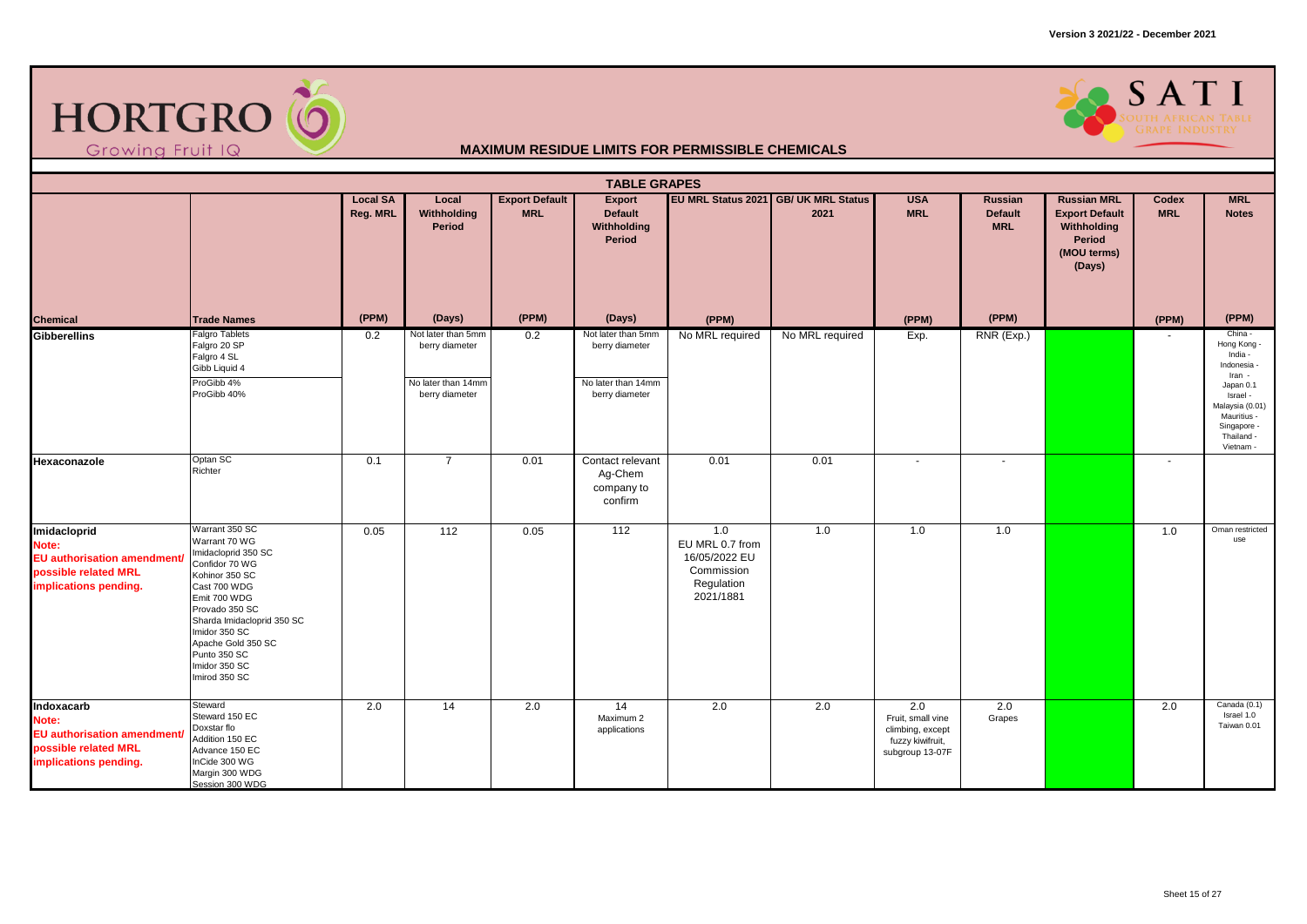



|                      |                                                                                                                                                                        |                             |                                                                         |                                     | <b>TABLE GRAPES</b>                                                                                    |       |                                              |                          |                                         |                                                                                               |                                                           |                                                                                                                                                                       |
|----------------------|------------------------------------------------------------------------------------------------------------------------------------------------------------------------|-----------------------------|-------------------------------------------------------------------------|-------------------------------------|--------------------------------------------------------------------------------------------------------|-------|----------------------------------------------|--------------------------|-----------------------------------------|-----------------------------------------------------------------------------------------------|-----------------------------------------------------------|-----------------------------------------------------------------------------------------------------------------------------------------------------------------------|
|                      |                                                                                                                                                                        | <b>Local SA</b><br>Reg. MRL | Local<br>Withholding<br>Period                                          | <b>Export Default</b><br><b>MRL</b> | Export<br>Default<br>Withholding<br>Period                                                             |       | EU MRL Status 2021 GB/ UK MRL Status<br>2021 | <b>USA</b><br><b>MRL</b> | Russian<br><b>Default</b><br><b>MRL</b> | <b>Russian MRL</b><br><b>Export Default</b><br>Withholding<br>Period<br>(MOU terms)<br>(Days) | Codex<br><b>MRL</b>                                       | <b>MRL</b><br><b>Notes</b>                                                                                                                                            |
| <b>Chemical</b>      | <b>Trade Names</b>                                                                                                                                                     | (PPM)                       | (Days)                                                                  | (PPM)                               | (Days)                                                                                                 | (PPM) |                                              | (PPM)                    | (PPM)                                   |                                                                                               | (PPM)                                                     | (PPM)                                                                                                                                                                 |
| Iprodione            | Taurus 500 SC<br>Iprodione 500 SC<br>Rovral Aquaflo<br>Prodione<br>IproFlo<br>Pickle 500 SC<br>Iprone 500 SC<br>Iprodione 255<br>Rovral Flo*                           | 5.0                         | $\overline{7}$<br>$\mathbf{3}$<br>Do not apply after pea<br>berry stage | 0.01                                | Do not use (if<br>exporting to EU)<br><b>Contact relevant Ag-</b><br><b>Chem Company to</b><br>confirm | 0.01  | 0.01                                         | 60.0                     | 10.0<br>Grapes                          |                                                                                               | 10.0                                                      | Iran -                                                                                                                                                                |
| Iprovalicarb         | Argento                                                                                                                                                                | 0.5                         | $\overline{28}$<br>Do not apply after<br>5mm berry diameter             | 0.5                                 | 28<br>Do not apply after<br>5mm berry diameter                                                         | 2.0   | 2.0                                          | 2.0<br>(import)          | $\sim$                                  |                                                                                               | $\sim$                                                    | Canada (0.1)<br>China -<br>Hong Kong -<br>India -<br>Indonesia -<br>Iran -<br>Israel 0.05<br>Malaysia (0.01)<br>Mauritius -<br>Singapore -<br>Thailand -<br>Vietnam - |
| Kresoxim-methyl      | Vista Flo<br>Ardent 50 SC<br>Collis (+ Boscalid)<br>Kreso WDG                                                                                                          | 0.5                         | 14<br>$\overline{28}$                                                   | 0.5                                 | $\overline{14}$<br>28                                                                                  | 1.5   | 1.5                                          | 1.0                      | 1.0<br>Grape                            |                                                                                               | 1.5                                                       |                                                                                                                                                                       |
| Lambda - cyhalothrin | Karate EC<br>Karate Zeon<br>Judo 50 EC<br>Lambda 50 EC<br>Ag-Lambda 50 EC<br>Lambda EC<br>Lambda Cyhalothrin 50<br>Attacke<br>Lamdex 5 EC<br>Karis 5 CS<br>Lamdex 5 CS | 0.2                         | $\overline{28}$                                                         | 0.08                                | Contact relevant Ag-<br>Chem Company to<br>confirm                                                     | 0.08  | 0.08                                         | 0.01                     | 0.15<br>Grapes                          | Contact relevant Ag<br>Chem Company to<br>confirm                                             | 0.2<br>(cyhalothrin,<br>Berries and<br>other small fruit) | Oman restricted<br>use<br>India 0.05                                                                                                                                  |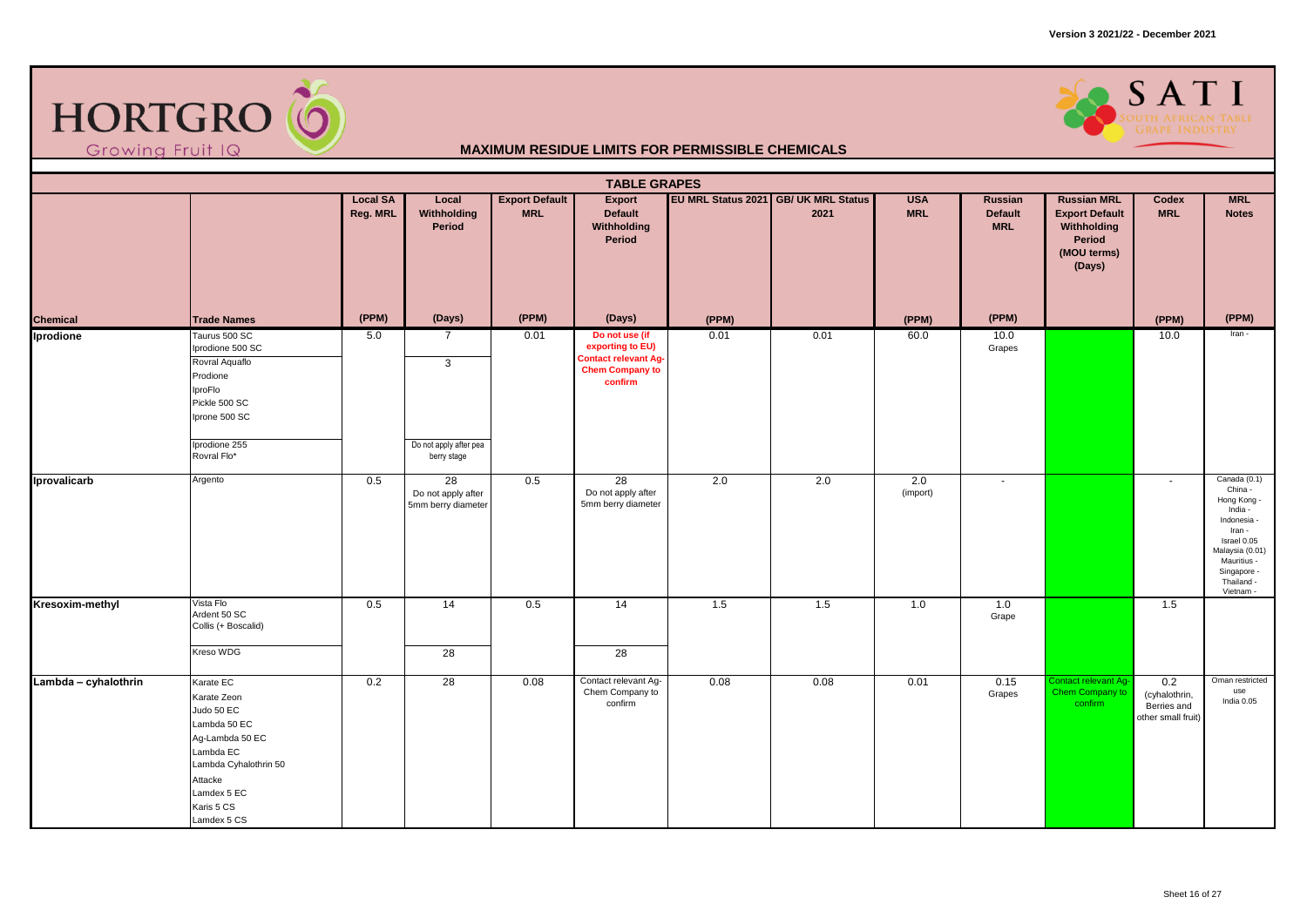



|                                                                                                                                      |                                                                                                                                                                                                                                                                                                                                          |                             |                                                         |                                     | <b>TABLE GRAPES</b>                               |                    |                                              |                                                                              |                                                                       |                                                                                               |                      |                                        |
|--------------------------------------------------------------------------------------------------------------------------------------|------------------------------------------------------------------------------------------------------------------------------------------------------------------------------------------------------------------------------------------------------------------------------------------------------------------------------------------|-----------------------------|---------------------------------------------------------|-------------------------------------|---------------------------------------------------|--------------------|----------------------------------------------|------------------------------------------------------------------------------|-----------------------------------------------------------------------|-----------------------------------------------------------------------------------------------|----------------------|----------------------------------------|
|                                                                                                                                      |                                                                                                                                                                                                                                                                                                                                          | <b>Local SA</b><br>Reg. MRL | Local<br>Withholding<br>Period                          | <b>Export Default</b><br><b>MRL</b> | Export<br><b>Default</b><br>Withholding<br>Period |                    | EU MRL Status 2021 GB/ UK MRL Status<br>2021 | <b>USA</b><br><b>MRL</b>                                                     | Russian<br><b>Default</b><br><b>MRL</b>                               | <b>Russian MRL</b><br><b>Export Default</b><br>Withholding<br>Period<br>(MOU terms)<br>(Days) | Codex<br><b>MRL</b>  | <b>MRL</b><br><b>Notes</b>             |
| <b>Chemical</b>                                                                                                                      | <b>Trade Names</b>                                                                                                                                                                                                                                                                                                                       | (PPM)                       | (Days)                                                  | (PPM)                               | (Days)                                            | (PPM)              |                                              | (PPM)                                                                        | (PPM)                                                                 |                                                                                               | (PPM)                | (PPM)                                  |
| <b>Mancozeb</b><br>Note:<br>EU authorisation amendment/<br>possible related MRL<br>implications pending.<br>*also refer to metalaxyl | Curzate Pro<br>Newzeb 800 WP<br>Unizeb WP<br>Tridex WP<br>Farmag Mancozeb 800 WP<br>Penncozeb WG<br>Pennfluid 420 SC<br>Crater MX 700 WP<br>Metastar 700 WP<br>Villa Unizeb 750 WDG<br>Tozeb Flo<br>Tozeb WP<br>Villa Unizeb 800 WP<br>Mancozeb 800 WP (L9169)<br>Dithane M-45 800 WP NT<br>Dithane M-45 800 WP<br>Dithane 750 WG Neotec | 3.0                         | Not after 5mm berry<br>diameter<br>56 days<br>4-6 weeks | 3.0                                 | Not after 5mm<br>berry diameter                   | 5.0<br>(as $CS2$ ) | 5.0<br>(as CS2)                              | 1.5                                                                          | 0.1<br>(Grapes, as<br>Mancozeb)<br>5.0<br>(Grapes, as<br>Dithiocarb.) | Not later than one<br>week after flowering                                                    | 5.0<br>(Dithiocarb.) | Oman prohibited<br>use<br>Thailand 2.0 |
| * also refer to Fenamidone<br>and Fosetyl-Al<br>*also refer to benthiavalicarb<br>*also refer to metalaxyl                           | Ventum 800 WP<br>No-Blite<br>Mancozeb 800 WP<br>Vondozeb<br>Tsumeb<br>Newzeb 455 SC<br>Valbon WG*<br>MILOR MZ<br>Milor700 WP                                                                                                                                                                                                             |                             |                                                         |                                     |                                                   |                    |                                              |                                                                              |                                                                       |                                                                                               |                      |                                        |
|                                                                                                                                      | Metazeb 700 WP                                                                                                                                                                                                                                                                                                                           |                             |                                                         |                                     |                                                   |                    |                                              |                                                                              |                                                                       |                                                                                               |                      |                                        |
| also refer to mandipropamid<br>Mandipropamid                                                                                         | Pergado MZ<br>Newzeb 750 WDG<br>Mancozeb (L7352)<br>Zenith 750 WP<br>Pergado MZ                                                                                                                                                                                                                                                          | 1.0                         | Not after 5mm berry                                     | 1.0                                 | Not after 5 mm                                    | 2.0                | 2.0                                          | 1.4                                                                          | 2.0                                                                   |                                                                                               | 2.0                  | Oman Mancozeb                          |
| *also refer to mancozeb                                                                                                              |                                                                                                                                                                                                                                                                                                                                          |                             | diameter                                                |                                     | berry diameter                                    |                    |                                              | Fruit, small vine<br>climbing, except<br>fuzzy kiwifruit,<br>subgroup 13-07F | Grapes                                                                |                                                                                               |                      | Prohibited use                         |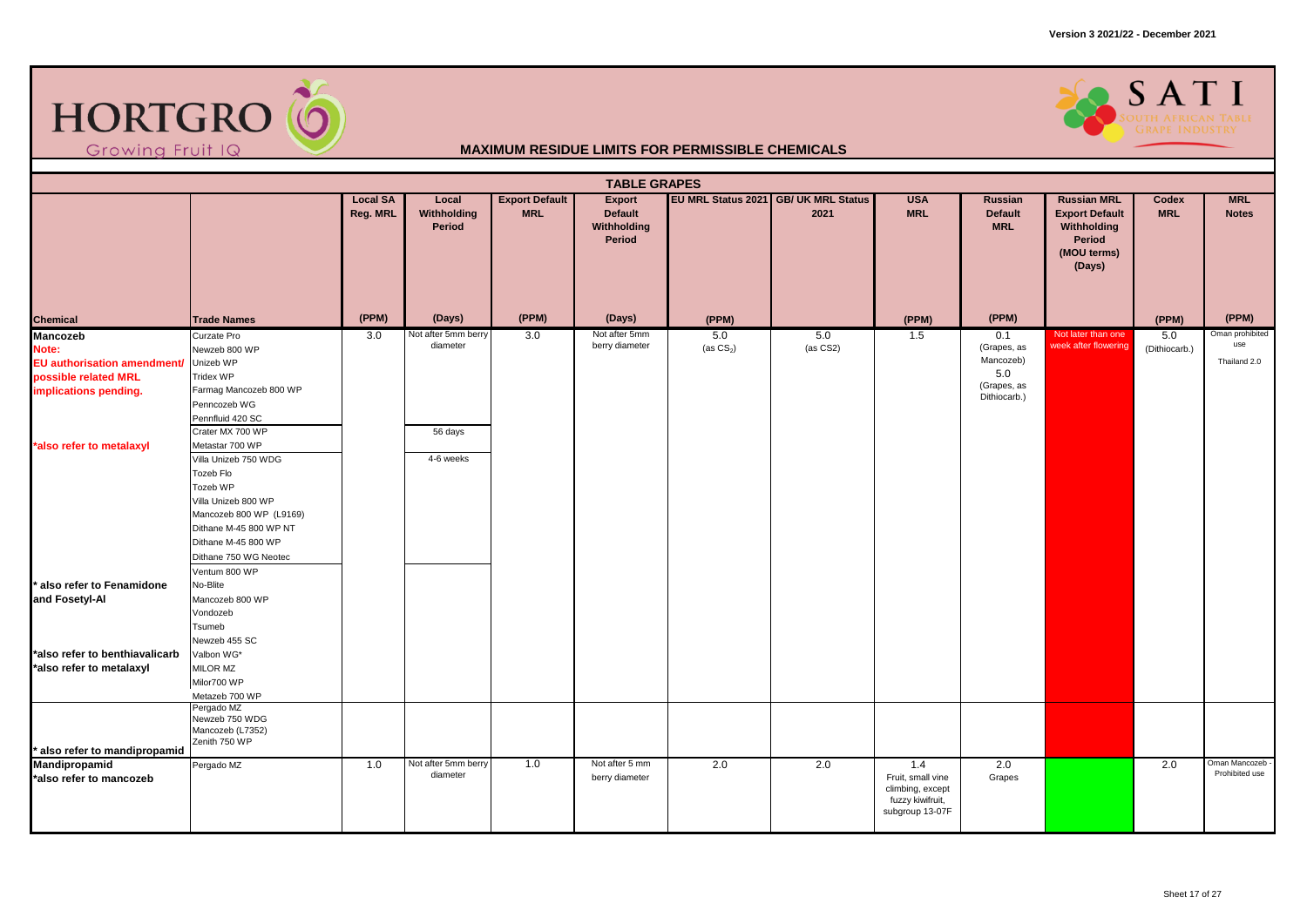



|                                    |                                                                                          |                             |                                                            |                                     | <b>TABLE GRAPES</b>                                                     |                                                                                      |                                              |                                                                                     |                                         |                                                                                               |                      |                                                                                                                                                                                                                                                                    |
|------------------------------------|------------------------------------------------------------------------------------------|-----------------------------|------------------------------------------------------------|-------------------------------------|-------------------------------------------------------------------------|--------------------------------------------------------------------------------------|----------------------------------------------|-------------------------------------------------------------------------------------|-----------------------------------------|-----------------------------------------------------------------------------------------------|----------------------|--------------------------------------------------------------------------------------------------------------------------------------------------------------------------------------------------------------------------------------------------------------------|
|                                    |                                                                                          | <b>Local SA</b><br>Reg. MRL | Local<br>Withholding<br>Period                             | <b>Export Default</b><br><b>MRL</b> | Export<br><b>Default</b><br>Withholding<br>Period                       |                                                                                      | EU MRL Status 2021 GB/ UK MRL Status<br>2021 | <b>USA</b><br><b>MRL</b>                                                            | Russian<br><b>Default</b><br><b>MRL</b> | <b>Russian MRL</b><br><b>Export Default</b><br>Withholding<br>Period<br>(MOU terms)<br>(Days) | Codex<br><b>MRL</b>  | <b>MRL</b><br><b>Notes</b>                                                                                                                                                                                                                                         |
| Chemical                           | <b>Trade Names</b>                                                                       | (PPM)                       | (Days)                                                     | (PPM)                               | (Days)                                                                  | (PPM)                                                                                |                                              | (PPM)                                                                               | (PPM)                                   |                                                                                               | (PPM)                | (PPM)                                                                                                                                                                                                                                                              |
| <b>Mandipropamid</b><br>H.         | Pergado F                                                                                | 1.0                         | 4-6 Weeks before<br>harvest (when<br>berries are pea size) | 1.0                                 | 4-6 Weeks before<br>harvest (when berries<br>are pea size)              | 2.0                                                                                  | 2.0                                          | 1.4<br>Fruit, small vine<br>climbing, except<br>fuzzy kiwifruit,<br>subgroup 13-07F | 2.0<br>Grapes                           |                                                                                               | 2.0                  | Oman Mancozeb<br>Prohibited use                                                                                                                                                                                                                                    |
| Folpet                             |                                                                                          | 15.0                        |                                                            | 6.0                                 |                                                                         | 6.0                                                                                  | 6.0                                          | 50.0<br>(import)                                                                    | 0.02<br>Grapes                          |                                                                                               | 10.0                 | Iran Suspended<br>pesticide<br>Oman prohibited<br>use<br>Taiwan<br>prohibited use                                                                                                                                                                                  |
| <b>Maneb</b>                       | Mangle SC<br>Vandal                                                                      | 3.0                         | 4-6 weeks                                                  | 3.0                                 | 4-6 weeks                                                               | 5.0<br>(as $CS_2$ )                                                                  | 5.0<br>(as CS2)                              | $\overline{\phantom{a}}$                                                            | $\sim$<br>5.0<br>Grape, Dithiocarb.     |                                                                                               | 5.0<br>(Dithiocarb.) | Oman prohibited<br>use                                                                                                                                                                                                                                             |
| Meptyldinocap                      | Karathane Star 350 EC                                                                    | 0.5                         | Use only before<br>blossom                                 | 0.2                                 | Contact relevant Ag-<br>chem company to<br>confirm                      | 1.0<br>EU MRL 0.2 from<br>14/05/2022 EU<br><b>Commission Regulation</b><br>2021/1864 | 1.0                                          | 0.2                                                                                 | $\sim$                                  |                                                                                               | 0.2                  | Canada (0.1)<br>China 0.2<br>Hong Kong 0.2<br>[India $0.2$ ]<br>Indonesia 0.2<br>[Iran $0.2$ ]<br>Israel 0.1<br>[Malaysia 0.2]<br>[Mauritius 0.2]<br>[Oman 0.2]<br>Saudi Arabia 0.2<br>[Singapore 0.2]<br>Switzeland -<br>Taiwan -<br>[Thailand 02]<br>Vietnam 0.2 |
| Mercaptothion/<br><b>Malathion</b> | Datathion<br>Mercaptothion 500 EC<br>Kickback 700 MZ<br>Harrier 500 EC<br>Insecto 500 EC | 2.0                         | 10 <sup>1</sup>                                            | 0.02                                | 10<br>Bait application<br><b>ONLY</b><br>Never apply bait to<br>bunches | 0.02                                                                                 | 0.02                                         | 8.0                                                                                 | 5.0<br>Grapes                           |                                                                                               | 5.0                  | Israel -                                                                                                                                                                                                                                                           |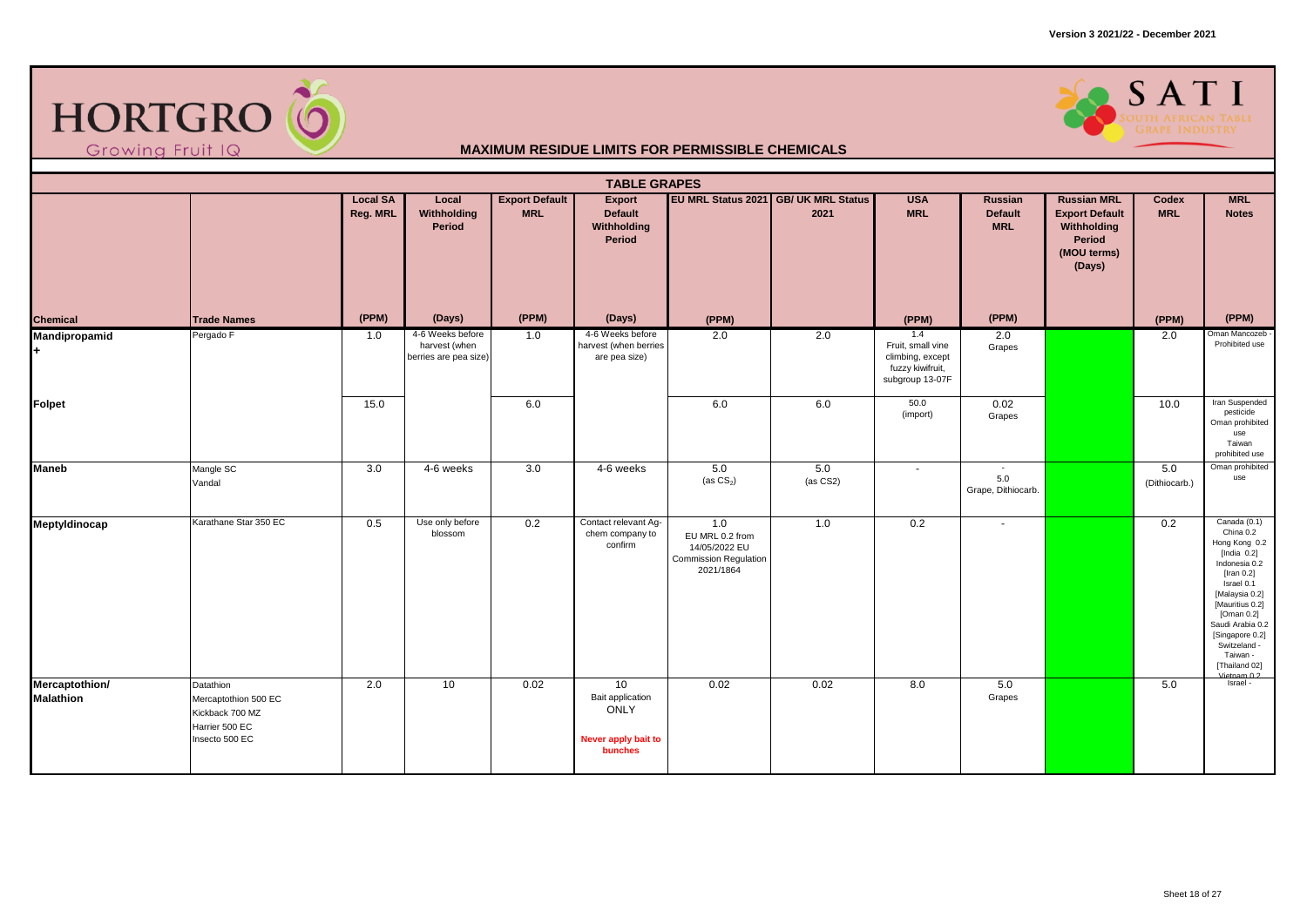



|                                                                                    |                                                             |                             |                                         |                                     | <b>TABLE GRAPES</b>                        |                |                                              |                          |                                         |                                                                                               |                     |                                                                                                                                                                                                                                                                                           |
|------------------------------------------------------------------------------------|-------------------------------------------------------------|-----------------------------|-----------------------------------------|-------------------------------------|--------------------------------------------|----------------|----------------------------------------------|--------------------------|-----------------------------------------|-----------------------------------------------------------------------------------------------|---------------------|-------------------------------------------------------------------------------------------------------------------------------------------------------------------------------------------------------------------------------------------------------------------------------------------|
|                                                                                    |                                                             | <b>Local SA</b><br>Reg. MRL | Local<br>Withholding<br>Period          | <b>Export Default</b><br><b>MRL</b> | Export<br>Default<br>Withholding<br>Period |                | EU MRL Status 2021 GB/ UK MRL Status<br>2021 | <b>USA</b><br><b>MRL</b> | Russian<br><b>Default</b><br><b>MRL</b> | <b>Russian MRL</b><br><b>Export Default</b><br>Withholding<br>Period<br>(MOU terms)<br>(Days) | Codex<br><b>MRL</b> | <b>MRL</b><br><b>Notes</b>                                                                                                                                                                                                                                                                |
| Chemical<br>Metalaxyl-M (Mefenoxam)                                                | <b>Trade Names</b>                                          | (PPM)                       | (Days)                                  | (PPM)                               | (Days)                                     | (PPM)          |                                              | (PPM)                    | (PPM)                                   |                                                                                               | (PPM)               | (PPM)                                                                                                                                                                                                                                                                                     |
| * also refer to Mancozeb                                                           | Ridomil Gold Pepite<br>MILOR MZ                             | 1.5                         | 56<br>(Do not apply<br>after flowering) | 1.5                                 | Not after pea berry<br>stage               | 2.0            | 2.0                                          | 2.0                      | 2.0<br>Grapes                           |                                                                                               | 1.0                 | Canada 1.0<br>Hong Kong 1.0<br>China 1.0<br>India 1.0<br>Indonesia 1.0<br>[Iran $1.0$ ]<br>Israel 1.0<br>Japan 1.0<br>[Malaysia 1.0]<br>[Mauritius 1.0]<br>Oman Mancozeb<br>Prohibited use<br>[Oman Metalaxyl<br>1.0]<br>Saudi Arabia 1.0<br>Singapore 1.0<br>Thailand 1.0<br>Vietnam 1.0 |
| Metarhizium anisopliae ICIPE Real Metarhizium<br>69                                |                                                             | $\sim$                      | $\mathbf 0$                             | $\overline{\phantom{a}}$            | $\mathbf 0$                                | $\blacksquare$ | $\sim$                                       | Exp.                     | $\sim$                                  |                                                                                               | $\sim$              |                                                                                                                                                                                                                                                                                           |
| <b>Methidathion</b>                                                                | Suprathion 420 EC<br>Arythion 420 EC<br>Methidathion 420 EC | 0.2                         | $EC-8$                                  | 0.02                                | Up to flowering only                       | 0.02           | 0.02                                         | $\mathbf{r}$             | 1.0<br>Grapes                           |                                                                                               | 1.0                 | Iran Banned<br>pesticide<br>Oman prohibited<br>use                                                                                                                                                                                                                                        |
| Metrafenone                                                                        | Vivando                                                     | 0.5                         | $\overline{28}$                         | 0.5                                 | $\overline{28}$                            | 7.0            | 7.0                                          | 4.5                      | 5.0<br>Grapes                           |                                                                                               | 5.0                 | Japan (0.01)                                                                                                                                                                                                                                                                              |
| <b>Mevinphos</b>                                                                   | Phosdrin 500 SL                                             | 0.2                         | $\overline{7}$                          | 0.01                                | Not later than 5mm<br>berry diameter       | 0.01           | 0.01                                         | $\mathbf{r}$             | $\omega$                                |                                                                                               | $\sim$              | Oman prohibited<br>use                                                                                                                                                                                                                                                                    |
| Myclobutanil                                                                       | Master 125 EC                                               | 0.2                         | $\overline{14}$                         | 0.2                                 | 14                                         | 1.5            | 1.0                                          | 1.0                      | 1.0                                     |                                                                                               | 0.9                 |                                                                                                                                                                                                                                                                                           |
| Myrothecium verrucaria*<br>strain AARC-0255<br>fermentation solids and<br>solubles | DiTera                                                      | Exp.                        | $\sim$                                  | Exp.                                | $\sim$                                     | $\sim$         | $\sim$                                       | Exp.                     | $\sim$                                  |                                                                                               | $\sim$              |                                                                                                                                                                                                                                                                                           |
| Oxamyl                                                                             | Vydate SL<br>Platoon 310 SL<br>Stetson 310 SL               | $\sim$                      | Dormant spray<br>before bud burst       | $≤0.01$                             | Dormant spray before<br>bud burst          | 0.01           | 0.01                                         | $\sim$                   | $\sim$                                  |                                                                                               | $\sim$              | Oman restricted<br>use                                                                                                                                                                                                                                                                    |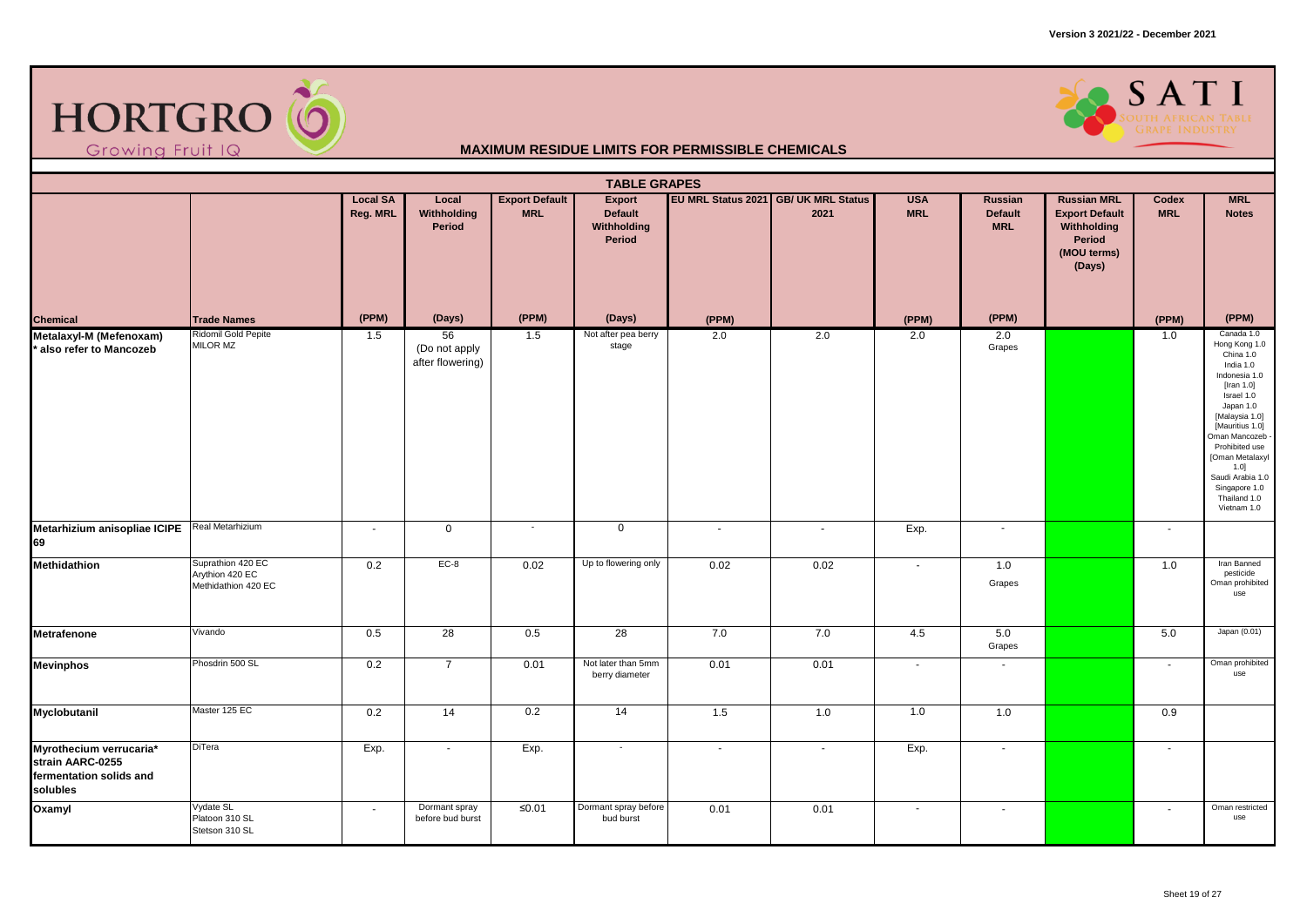



|                                                                          | <b>TABLE GRAPES</b><br><b>Export Default</b><br>EU MRL Status 2021 GB/ UK MRL Status<br><b>MRL</b><br><b>Local SA</b><br>Local<br><b>Export</b><br><b>USA</b><br>Russian<br><b>Russian MRL</b><br>Codex                                                                                                         |                |                       |                          |                                         |                                                                                          |                                                                                          |            |                              |                                                                         |                                    |                                                                                                                                                                 |  |  |
|--------------------------------------------------------------------------|-----------------------------------------------------------------------------------------------------------------------------------------------------------------------------------------------------------------------------------------------------------------------------------------------------------------|----------------|-----------------------|--------------------------|-----------------------------------------|------------------------------------------------------------------------------------------|------------------------------------------------------------------------------------------|------------|------------------------------|-------------------------------------------------------------------------|------------------------------------|-----------------------------------------------------------------------------------------------------------------------------------------------------------------|--|--|
|                                                                          |                                                                                                                                                                                                                                                                                                                 | Reg. MRL       | Withholding<br>Period | <b>MRL</b>               | <b>Default</b><br>Withholding<br>Period |                                                                                          | 2021                                                                                     | <b>MRL</b> | <b>Default</b><br><b>MRL</b> | <b>Export Default</b><br>Withholding<br>Period<br>(MOU terms)<br>(Days) | <b>MRL</b>                         | <b>Notes</b>                                                                                                                                                    |  |  |
| Chemical                                                                 | <b>Trade Names</b>                                                                                                                                                                                                                                                                                              | (PPM)          | (Days)                | (PPM)                    | (Days)                                  | (PPM)                                                                                    |                                                                                          | (PPM)      | (PPM)                        |                                                                         | (PPM)                              | (PPM)                                                                                                                                                           |  |  |
| Penconazole                                                              | Topaz 200 EW<br>Excalibur 200 EW<br>Pencomax EW<br>Captain<br>Avert 200 EW<br>Palette® 200 EW                                                                                                                                                                                                                   | 0.2            | 14                    | 0.2                      | 14                                      | 0.5                                                                                      | 0.5                                                                                      |            | 0.3<br>Grapes                |                                                                         | 0.4                                | Canada (0.1)                                                                                                                                                    |  |  |
| Phosphorous acid                                                         | Rootex 400 SL<br>Phosphite 400 SL<br>Ag-Phos 400 SL<br>Fighter<br>Brilliant 300 SL<br><b>Brilliant SL</b><br>Hyperphos 400 SL<br>Rootmaster 200 SL<br>Rootmaster 400 SI<br>Hygrophos 400<br>PhosMaxx<br>PhosPlus<br>Phosguard 200 SL<br>Phosguard 400 SL<br>Mariphos 400 SL<br>Phostemic 400 SL<br>Inteli-Phite | 25.0           | 28                    | 25.0                     | 28                                      | 100.0<br>(sum fosetyl +<br>phosphorous acid and<br>their salts, expressed<br>as fosetyl) | 100.0<br>(sum fosetyl +<br>phosphorous acid and<br>their salts, expressed as<br>fosetyl) | Exp.       | $\sim$                       |                                                                         | 60.0<br>(Grapes,<br>as Fosetyl-al) | China 10.0<br>(Temporary MRL,<br>as Fosetyl-Al)<br>Hong Kong 10.0 as<br>Fosetyl-Al<br>India 10.0 as<br>Fosetyl-Al<br>Israel 5.0 as<br>Fosetyl-Al<br>Taiwan 20.0 |  |  |
| Potassium bicarbonate (also<br>known as potassium<br>hydrogen carbonate) | Agri-Cure SP                                                                                                                                                                                                                                                                                                    | $\blacksquare$ | 0                     | $\overline{\phantom{a}}$ | 0                                       | No MRL required                                                                          | $\sim$                                                                                   | Exp.       | $\overline{\phantom{a}}$     |                                                                         | $\overline{\phantom{a}}$           |                                                                                                                                                                 |  |  |
| Potassium phosphite                                                      | K-Phite<br>Phitemaxx                                                                                                                                                                                                                                                                                            | 25.0           | $\overline{28}$       | 25.0                     | $\overline{28}$                         | 100.0<br>(sum fosetyl +<br>phosphorous acid and<br>their salts, expressed<br>as fosetyl) | 100.0<br>(sum fosetyl +<br>phosphorous acid and<br>their salts, expressed as<br>fosetyl) | Exp.       | $\sim$                       |                                                                         | 60.0<br>(Grapes,<br>as Fosetyl-al) | China 10.0<br>(Temporary MRL,<br>as Fosetyl-Al)<br>Hong Kong 10.0 as<br>Fosetyl-Al<br>Israel 5.0 as<br>Fosetyl-Al<br>Taiwan 20.0                                |  |  |
| Salicylic acid                                                           |                                                                                                                                                                                                                                                                                                                 | $\sim$         |                       |                          |                                         | No MRL required                                                                          |                                                                                          |            |                              |                                                                         | $\sim$                             |                                                                                                                                                                 |  |  |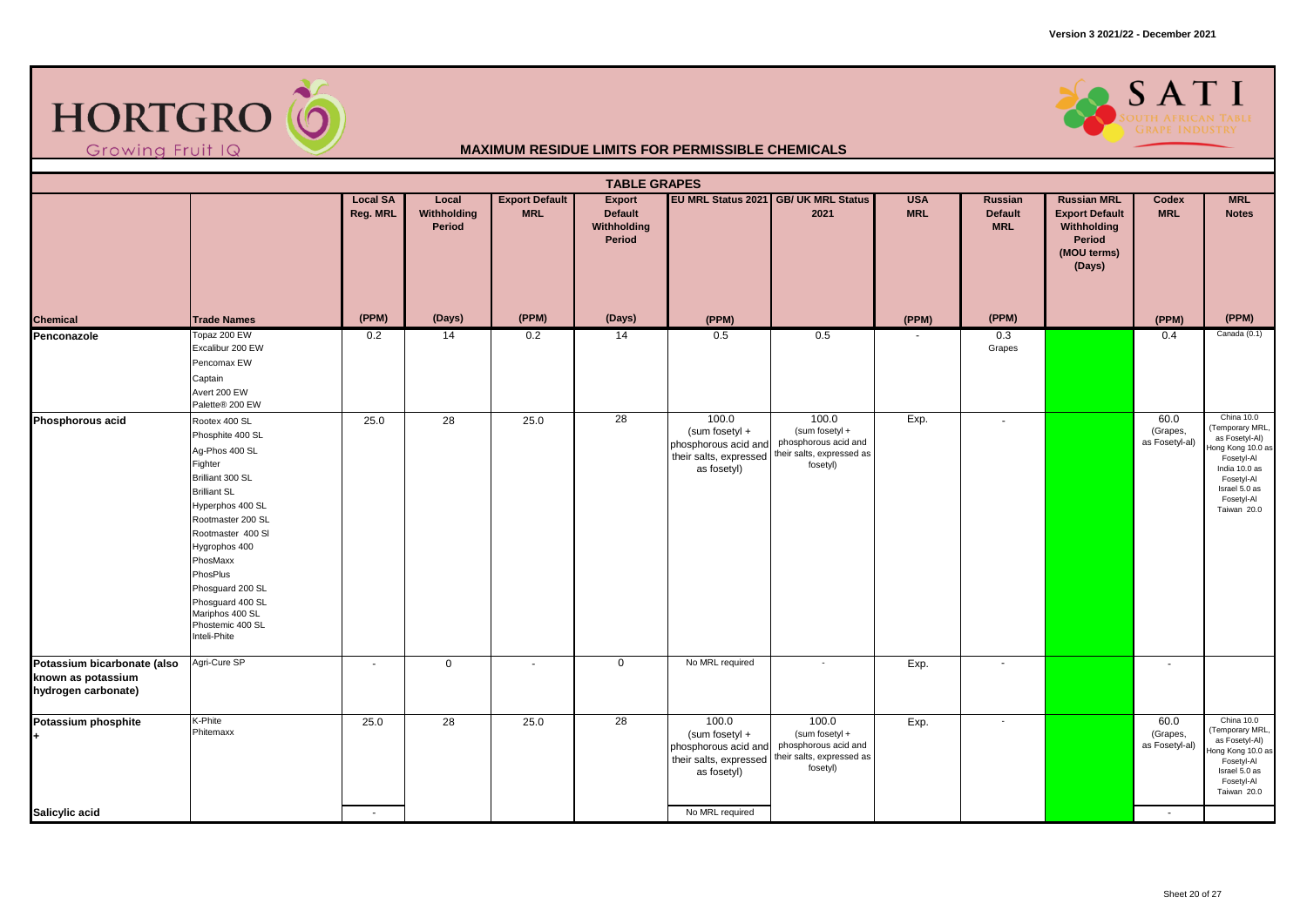



|                   | <b>TABLE GRAPES</b><br>EU MRL Status 2021 GB/ UK MRL Status<br><b>Local SA</b><br><b>Export Default</b><br><b>USA</b><br><b>Russian MRL</b><br><b>MRL</b><br>Local<br>Export<br>Russian<br>Codex |          |                                                          |             |                                                          |       |                          |                                                                                    |                              |                                                                         |            |                                                                                                                                                                         |  |  |
|-------------------|--------------------------------------------------------------------------------------------------------------------------------------------------------------------------------------------------|----------|----------------------------------------------------------|-------------|----------------------------------------------------------|-------|--------------------------|------------------------------------------------------------------------------------|------------------------------|-------------------------------------------------------------------------|------------|-------------------------------------------------------------------------------------------------------------------------------------------------------------------------|--|--|
|                   |                                                                                                                                                                                                  | Reg. MRL | Withholding<br>Period                                    | <b>MRL</b>  | <b>Default</b><br>Withholding<br>Period                  |       | 2021                     | <b>MRL</b>                                                                         | <b>Default</b><br><b>MRL</b> | <b>Export Default</b><br>Withholding<br>Period<br>(MOU terms)<br>(Days) | <b>MRL</b> | <b>Notes</b>                                                                                                                                                            |  |  |
| Chemical          | <b>Trade Names</b>                                                                                                                                                                               | (PPM)    | (Days)                                                   | (PPM)       | (Days)                                                   | (PPM) |                          | (PPM)                                                                              | (PPM)                        |                                                                         | (PPM)      | (PPM)                                                                                                                                                                   |  |  |
| Procymidone       | <b>Hit 500 SC</b><br>Sumisclex SC                                                                                                                                                                | 5.0      | $\overline{5}$<br>28                                     | 0.01        | Do not apply after<br>blossom                            | 0.01  | 0.01                     |                                                                                    | 5.0<br>Grapes                |                                                                         |            |                                                                                                                                                                         |  |  |
| <b>Profenofos</b> | Profenofos 500<br>Selefos<br>Selecron                                                                                                                                                            | $\sim$   | Early spring<br>appplication only,<br>prior to flowering | $\leq 0.01$ | Early spring<br>appplication only, prior<br>to flowering | 0.01  | 0.01                     | $\blacksquare$                                                                     | $\sim$                       |                                                                         | $\sim$     | Oman prohibited<br>use                                                                                                                                                  |  |  |
| Proquinazid       | Talendo                                                                                                                                                                                          | 0.5      | 28                                                       | 0.5         | 28<br>Max. 3 applications                                | 0.5   | 0.5                      | 0.5<br>Import tolerance                                                            | 0.5<br>Grape                 |                                                                         | $\sim$     | China -<br>Hong Kong -<br>India -<br>Japan -<br>Indonesia -<br>Iran -<br>Malaysia (0.01)<br>Mauritius -<br>Singapore -<br>Thailand -<br>Vietnam -                       |  |  |
| Proquinazid       | Associate 240 EC                                                                                                                                                                                 | 0.5      | 28                                                       | 0.5         | $\overline{28}$                                          | 0.5   | 0.5                      | 0.5<br>Import tolerance                                                            | 0.5<br>Grape                 | Contact relevant Ag-<br>chem company to<br>confirm                      | $\sim$     | China -<br>Hong Kong -<br>India -<br>Japan -<br>Indonesia -<br>Iran -<br>Malaysia (0.01)<br>Mauritius -<br>Singapore -<br>Thailand -<br>Vietnam                         |  |  |
| Tetraconazole     |                                                                                                                                                                                                  |          |                                                          |             |                                                          |       |                          | 0.2<br>Small fruit vine<br>climbing, except<br>fuzzy kiwifruit,<br>subgroup 13-07F | $\sim$                       |                                                                         |            | China -<br>India -<br>Indonesia -<br>Iran -<br>Israel 0.05<br>Japan 0.2<br>Malaysia (0.01)<br>Mauritius -<br>Saudi Arabia 0.2<br>Singapore -<br>Thailand -<br>Vietnam - |  |  |
| Prothiofos        | Tokuthion <sup>®</sup> 960 EC                                                                                                                                                                    | 1.0      | 60                                                       | $\leq 0.01$ | Use only during<br>dormancy period<br>before budswell    | 0.01  | $\overline{\phantom{a}}$ | $\blacksquare$                                                                     | 0.1<br>Grapes                |                                                                         | $\sim$     |                                                                                                                                                                         |  |  |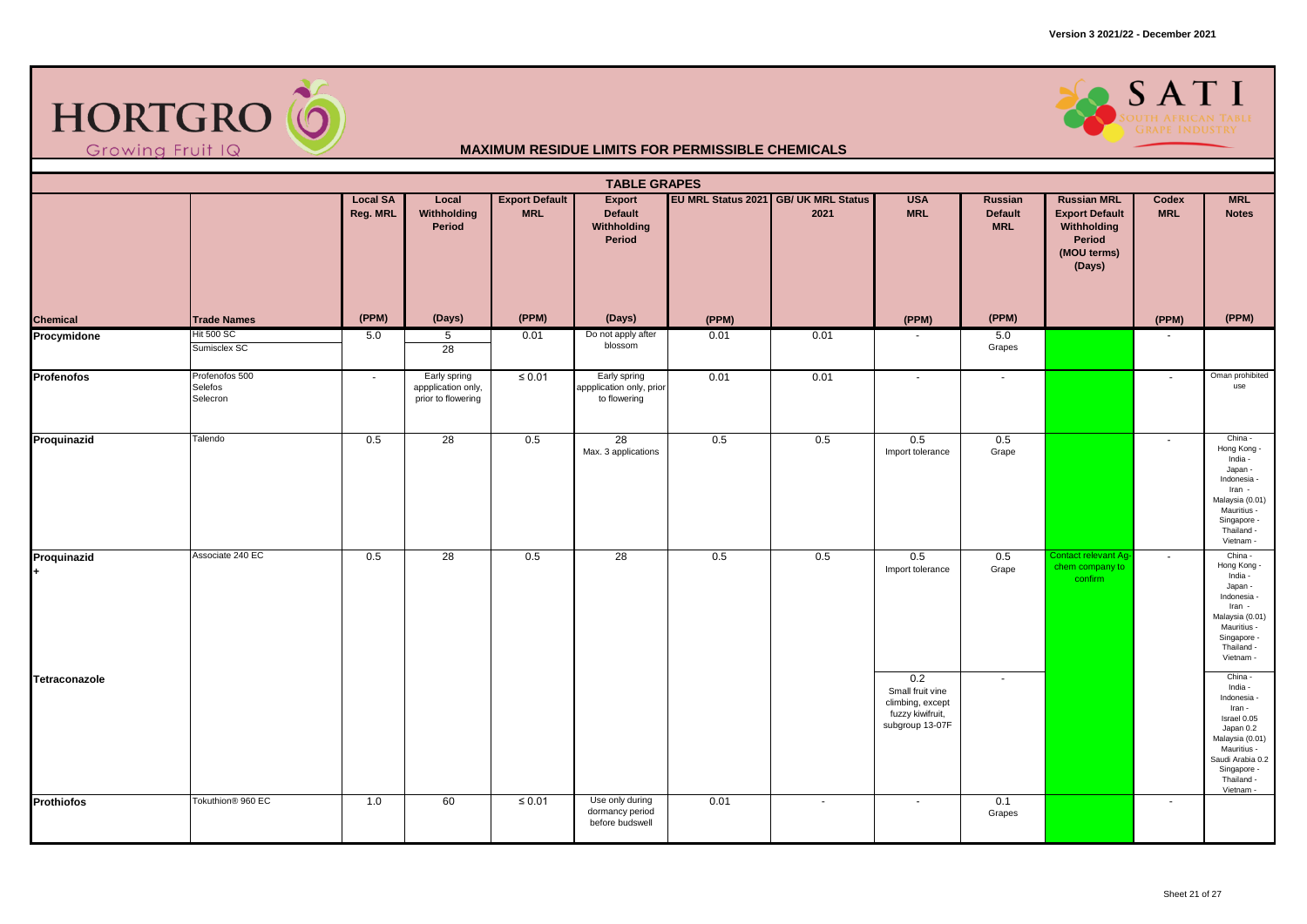



|                           | <b>TABLE GRAPES</b><br>EU MRL Status 2021 GB/ UK MRL Status<br><b>Local SA</b><br><b>Export Default</b><br><b>USA</b><br><b>Russian MRL</b><br><b>MRL</b><br>Local<br>Export<br>Russian<br>Codex |          |                       |            |                                                                                                                              |       |        |                                                            |                              |                                                                         |                                     |                                                                                                                                                                                                                           |  |  |
|---------------------------|--------------------------------------------------------------------------------------------------------------------------------------------------------------------------------------------------|----------|-----------------------|------------|------------------------------------------------------------------------------------------------------------------------------|-------|--------|------------------------------------------------------------|------------------------------|-------------------------------------------------------------------------|-------------------------------------|---------------------------------------------------------------------------------------------------------------------------------------------------------------------------------------------------------------------------|--|--|
|                           |                                                                                                                                                                                                  | Reg. MRL | Withholding<br>Period | <b>MRL</b> | Default<br>Withholding<br>Period                                                                                             |       | 2021   | <b>MRL</b>                                                 | <b>Default</b><br><b>MRL</b> | <b>Export Default</b><br>Withholding<br>Period<br>(MOU terms)<br>(Days) | <b>MRL</b>                          | <b>Notes</b>                                                                                                                                                                                                              |  |  |
| <b>Chemical</b>           | <b>Trade Names</b>                                                                                                                                                                               | (PPM)    | (Days)                | (PPM)      | (Days)                                                                                                                       | (PPM) |        | (PPM)                                                      | (PPM)                        |                                                                         | (PPM)                               | (PPM)                                                                                                                                                                                                                     |  |  |
| Pydiflumetofen (Adepidyn) | Miravis                                                                                                                                                                                          | 2.0      | $\overline{7}$        | 0.01       | Contact relevant Ag-<br>Chem company to<br>confirm                                                                           | 0.01  | $\sim$ | 1.5                                                        | $\sim$                       |                                                                         | 1.5<br>Small fruit vine<br>climbing |                                                                                                                                                                                                                           |  |  |
| Pyraclostrobin            | Cabrio<br>Pyrax<br>Constrictor 250 EC<br>Pyrabin 250 EC<br>Promoter 250 EC                                                                                                                       | 0.5      | 28                    | 0.3        | Contact relevant<br>Ag-Chem<br>Company to<br>confirm                                                                         | 0.3   | 1.0    | 2.0                                                        | 2.0<br>Grape                 |                                                                         | 2.0                                 |                                                                                                                                                                                                                           |  |  |
| Pyrimethanil              | Botrynil<br>Scala 400 SC<br>Pyrus 400 SC<br>Support 400 SC<br>Source 400 SC<br>Protector 400 SC                                                                                                  | 5.0      | 35<br>$\overline{7}$  | 5.0        | 35<br>Do not apply more<br>than 2 sprays per<br>season<br>$\overline{7}$<br>Do not apply more<br>than 2 sprays per<br>season | 5.0   | 5.0    | 5.0<br>Fruit, small, vine<br>climbing, sub-group<br>13-07F | 4.0<br>Grapes                |                                                                         | 4.0                                 | [China $4.0$ ]<br>Hong Kong 4.0<br>Indonesia 4.0<br>[India $4.0$ ]<br>[Iran $4.0$ ]<br>Israel 2.0<br>[Malaysia 4.0]<br>[Mauritius 4.0]<br>[Oman $4.0$ ]<br>Saudi Arabia 4.0<br>[Singapore 4.0]<br>Taiwan -<br>Vietnam 4.0 |  |  |
| Pyrimethanil<br>÷.        | Tutor 500 SC                                                                                                                                                                                     | 5.0      | $\overline{28}$       | 0.5        | 28                                                                                                                           | 5.0   | 5.0    | 5.0<br>Fruit, small, vine<br>climbing, sub-group<br>13-07F | 4.0<br>Grapes                |                                                                         | 4.0                                 | [China 4.0]<br>Hong Kong 4.0<br>Indonesia 4.0<br>[India $4.0$ ]<br>[Iran $4.0$ ]<br>Israel 2.0<br>[Malaysia 4.0]<br>[Mauritius 4.0]<br>[Oman 4.0]<br>Saudi Arabia 4.0<br>[Singapore 4.0]<br>Taiwan -<br>Vietnam $4.0$     |  |  |
| Fludioxonil               |                                                                                                                                                                                                  | 0.5      |                       |            |                                                                                                                              |       |        | 2.0<br>Fruit, small, vine<br>climbing, sub-group<br>13-07F | 2.0<br>Grapes                |                                                                         | 2.0                                 |                                                                                                                                                                                                                           |  |  |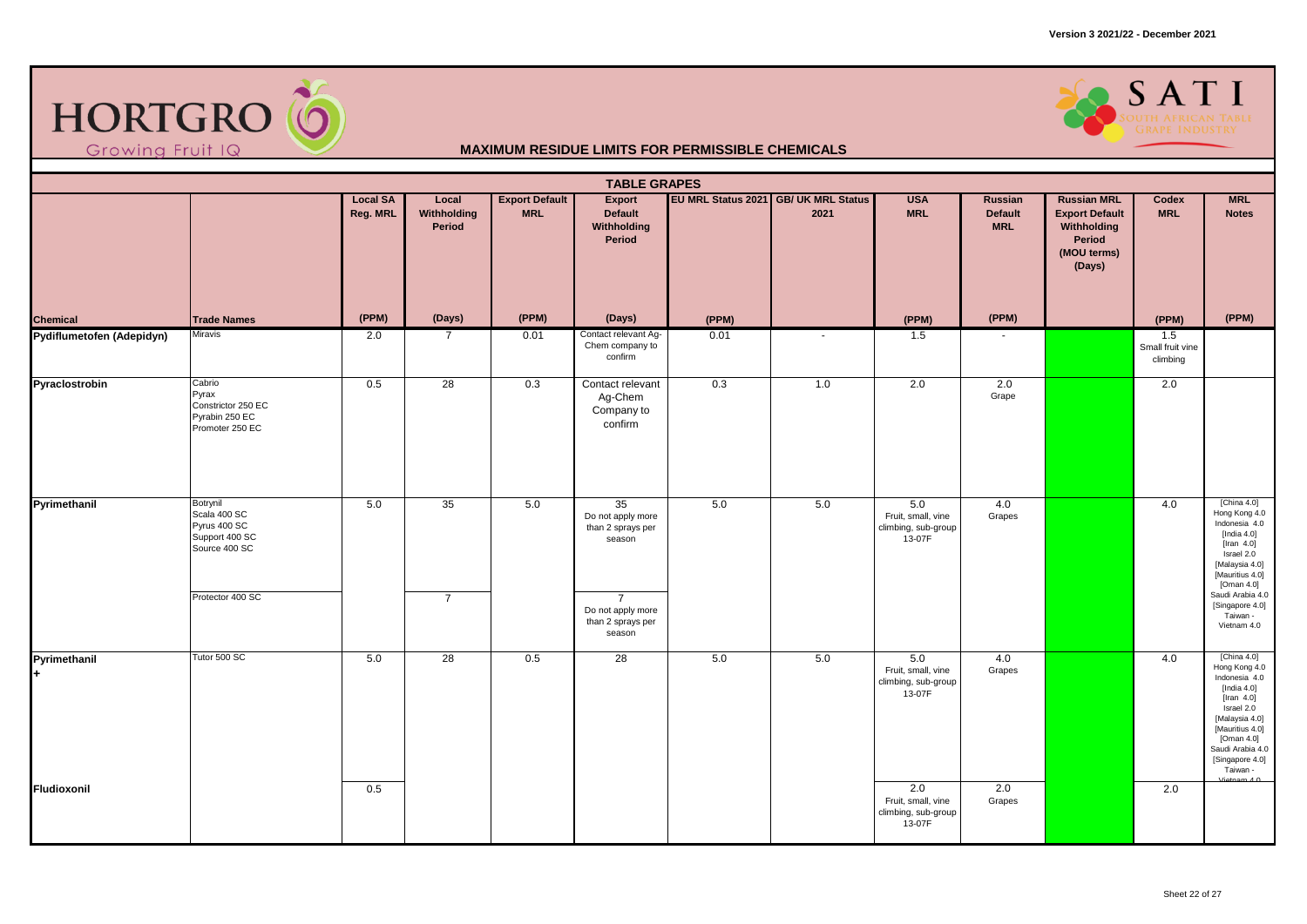



|                        |                                                                |                             |                                                                  |                                     | <b>TABLE GRAPES</b>                                                       |                                                                               |                                              |                                                                                      |                                         |                                                                                               |                       |                                                                                                                                                                                                         |
|------------------------|----------------------------------------------------------------|-----------------------------|------------------------------------------------------------------|-------------------------------------|---------------------------------------------------------------------------|-------------------------------------------------------------------------------|----------------------------------------------|--------------------------------------------------------------------------------------|-----------------------------------------|-----------------------------------------------------------------------------------------------|-----------------------|---------------------------------------------------------------------------------------------------------------------------------------------------------------------------------------------------------|
|                        |                                                                | <b>Local SA</b><br>Reg. MRL | Local<br>Withholding<br>Period                                   | <b>Export Default</b><br><b>MRL</b> | Export<br><b>Default</b><br>Withholding<br>Period                         |                                                                               | EU MRL Status 2021 GB/ UK MRL Status<br>2021 | <b>USA</b><br><b>MRL</b>                                                             | Russian<br><b>Default</b><br><b>MRL</b> | <b>Russian MRL</b><br><b>Export Default</b><br>Withholding<br>Period<br>(MOU terms)<br>(Days) | Codex<br><b>MRL</b>   | <b>MRL</b><br><b>Notes</b>                                                                                                                                                                              |
| Chemical               | <b>Trade Names</b>                                             | (PPM)                       | (Days)                                                           | (PPM)                               | (Days)                                                                    | (PPM)                                                                         |                                              | (PPM)                                                                                | (PPM)                                   |                                                                                               | (PPM)                 | (PPM)                                                                                                                                                                                                   |
| Quinoxyfen             | Legend 250 SC<br>Proxima<br>FABLE 250 SC<br><b>LORE 250 SC</b> | 1.0                         | 21                                                               | 1.0                                 | 21                                                                        | 1.0                                                                           | 1.0                                          | 2.0<br>Fruit, small, vine<br>climbing, sub-group<br>13-07F                           | 2.0<br>Grape                            |                                                                                               | 2.0                   | Israel 0.5                                                                                                                                                                                              |
| <b>S-Abscisic Acid</b> | ProTone<br>Excelero<br>Intensify Powder                        | Exp.                        | $\blacksquare$                                                   | $\leq 0.01$                         | $\sim$                                                                    | No MRL required                                                               |                                              | Exp.                                                                                 | $\sim$                                  |                                                                                               | $\tilde{\phantom{a}}$ | Japan -                                                                                                                                                                                                 |
| Spinetoram             | Delegate 250 WG                                                | 0.5                         | 3                                                                | 0.4                                 | 14                                                                        | 0.5<br>EU MRL 0.4 from<br>27/01/2022 EU<br>Commission Regulation<br>2021/1110 | 0.5                                          | 0.5<br>Fruit, small, vine<br>climbing, except<br>fuzzy kiwifruit,<br>subgroup 13-07F | $\sim$                                  |                                                                                               | 0.3                   | China 0.3<br>[Hong Kong 0.3]<br>Israel 0.1<br>Indonesia 0.3<br>[Iran $0.3$ ]<br>[Malaysia 0.3]<br>[Mauritius 0.3]<br>[Oman 0.3]<br>Saudi Arabia 0.3<br>[Singapore 0.3]<br>[Thailand 0.3]<br>Vietnam 0.3 |
| Spinosad               | Tracer 480 SC<br>Entrust Naturalyte 800 WP<br><b>GF-120 NF</b> | 0.1                         | $\overline{28}$<br>42<br>$\mathbf 0$                             | 0.1                                 | 28<br>Max. 4 applications<br>$\mathbf 0$<br>Multiple bait<br>applications | 0.5                                                                           | 0.5                                          | 0.5<br>Fruit, small, vine<br>climbing, except<br>fuzzy kiwifruit,<br>subgroup 13-07F | 0.5<br>Grapes                           |                                                                                               | 0.5                   |                                                                                                                                                                                                         |
| Spinosad<br>H.         | STATIC Spinosad ME                                             | 0.1                         | $\overline{1}$                                                   | 0.1                                 | $\overline{1}$                                                            | 0.5                                                                           | 0.5                                          | 0.5<br>Fruit, small, vine<br>climbing, except<br>fuzzy kiwifruit,<br>subgroup 13-07F | 0.5<br>Grapes                           |                                                                                               | 0.5                   |                                                                                                                                                                                                         |
| <b>Methyl eugenol</b>  |                                                                | $\sim$                      |                                                                  | $\sim$                              |                                                                           | No MRL required                                                               | $\sim$                                       | $\sim$                                                                               | $\sim$                                  |                                                                                               | $\sim$                |                                                                                                                                                                                                         |
| Spirotetramat          | Movento 240 SC<br>Harvest Spirotetramat 240 SC                 | 1.0                         | Do not apply<br>later than the<br>pea-berry stage<br>of the crop | 1.0                                 | Do not apply later<br>than the pea-berry<br>stage of the crop             | 2.0                                                                           | 2.0                                          | 1.3<br>Fruit, small, vine<br>climbing, except<br>fuzzy kiwifruit,<br>subgroup 13-07F | 2.0<br>Grapes                           |                                                                                               | 2.0                   | Israel 0.5                                                                                                                                                                                              |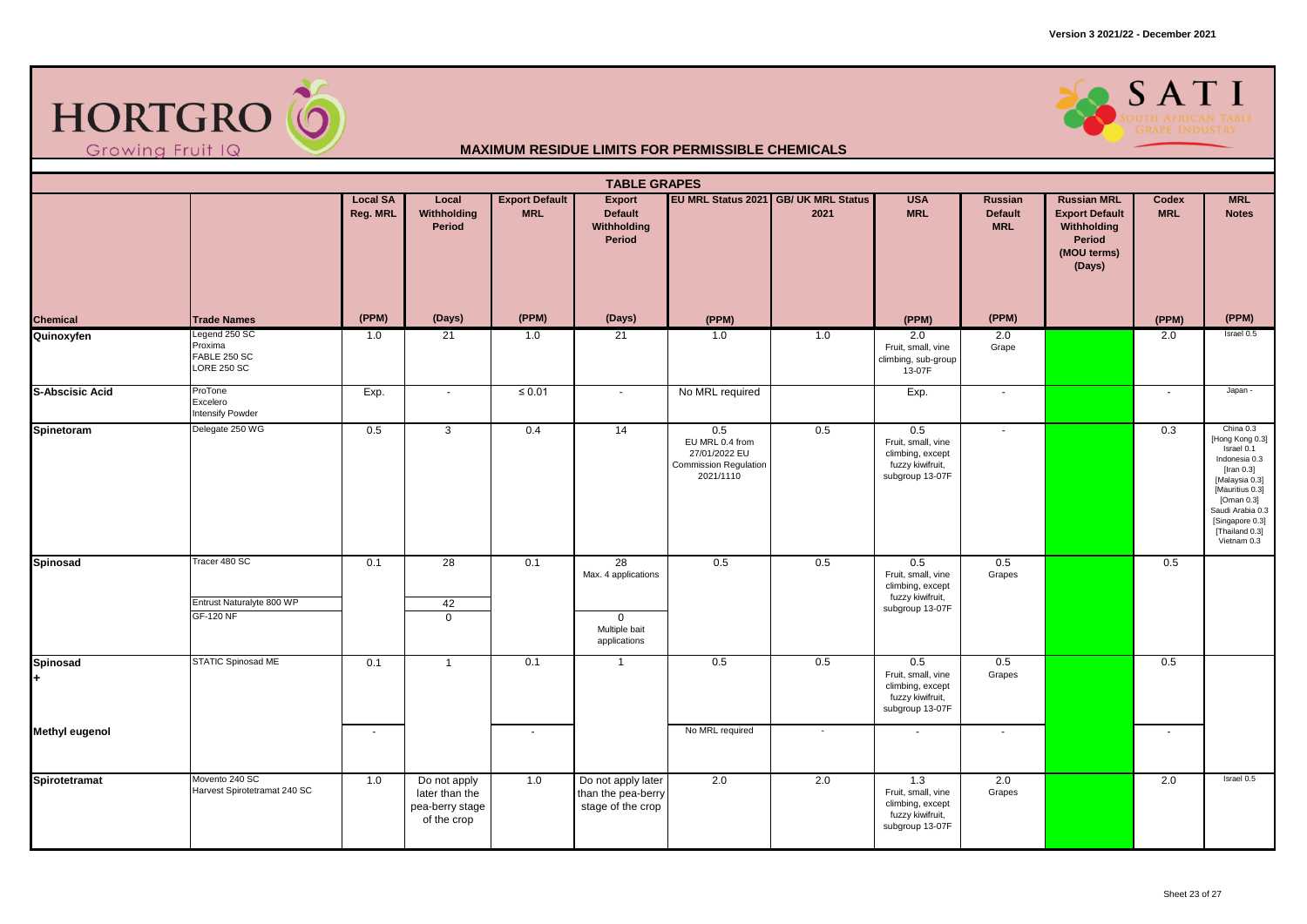

### SATI

|                        |                                                                                                                                                                                                                                                                   |                             |                                                                                      |                                     | <b>TABLE GRAPES</b>                                                                                         |                 |                                              |                                                                                      |                                         |                                                                                               |                          |                                                                                                                                                                   |
|------------------------|-------------------------------------------------------------------------------------------------------------------------------------------------------------------------------------------------------------------------------------------------------------------|-----------------------------|--------------------------------------------------------------------------------------|-------------------------------------|-------------------------------------------------------------------------------------------------------------|-----------------|----------------------------------------------|--------------------------------------------------------------------------------------|-----------------------------------------|-----------------------------------------------------------------------------------------------|--------------------------|-------------------------------------------------------------------------------------------------------------------------------------------------------------------|
|                        |                                                                                                                                                                                                                                                                   | <b>Local SA</b><br>Reg. MRL | Local<br>Withholding<br>Period                                                       | <b>Export Default</b><br><b>MRL</b> | Export<br><b>Default</b><br>Withholding<br>Period                                                           |                 | EU MRL Status 2021 GB/ UK MRL Status<br>2021 | <b>USA</b><br><b>MRL</b>                                                             | Russian<br><b>Default</b><br><b>MRL</b> | <b>Russian MRL</b><br><b>Export Default</b><br>Withholding<br>Period<br>(MOU terms)<br>(Days) | Codex<br><b>MRL</b>      | <b>MRL</b><br><b>Notes</b>                                                                                                                                        |
| <b>Chemical</b>        | <b>Trade Names</b>                                                                                                                                                                                                                                                | (PPM)                       | (Days)                                                                               | (PPM)                               | (Days)                                                                                                      | (PPM)           |                                              | (PPM)                                                                                | (PPM)                                   |                                                                                               | (PPM)                    | (PPM)                                                                                                                                                             |
| Spiroxamine            | Prosper 500 EC<br>Potential 500 EC<br>Flourish 500 EC<br>Spirox 500 EC                                                                                                                                                                                            | 1.0                         | Not after<br>commencement of<br>flowering                                            | 0.6                                 | Not after<br>commencement of<br>flowering                                                                   | 0.6             | 0.6                                          | 1.0<br>(import)                                                                      | 2.0<br>Grape                            |                                                                                               |                          | China -<br>India -<br>Indonesia -<br>Iran -<br>Israel 0.05<br>Malaysia (0.01)<br>Mauritius -<br>Singapore -<br>Taiwan 0.5<br>Thailand -<br>Vietnam -              |
|                        | Spiral 500 EC                                                                                                                                                                                                                                                     |                             | 21                                                                                   |                                     |                                                                                                             |                 |                                              |                                                                                      |                                         |                                                                                               |                          |                                                                                                                                                                   |
| <b>Sulfoxaflor</b>     | Closer 240SC                                                                                                                                                                                                                                                      | 1.0                         | $\overline{28}$                                                                      | 1.0                                 | $\overline{28}$                                                                                             | 2.0             | 2.0                                          | 2.0<br>Fruit, small, vine<br>climbing, except<br>fuzzy kiwifruit,<br>subgroup 13-07F | $\sim$                                  |                                                                                               | 2.0                      | Hong Kong -<br>Israel 0.5                                                                                                                                         |
| <b>Sulphur</b>         | Thiovit Jet<br>Flowable Sulphur<br>Cosavet<br><b>Dusting Sulphur</b><br>Sulfostar<br>Sunflo 800 SC<br>Sulfomaxx<br><b>Striker</b><br>Ciplapol S 320<br>Striker SC<br>Microthiol Special<br>Sulphur 800 WDG<br>Kumulus WG<br><b>Tosul WG</b><br><b>Copsol Dust</b> | 50.0                        | DP-0 WP-**<br>$4 - 6$ weeks<br>Do not apply later<br>than the pea-size<br>stage<br>3 | 50.0                                | DP-0 WP-**<br>Not after small pea<br>(5mm) berry size<br>Do not apply later than<br>the pea-size stage<br>3 | No MRL required | No MRL Required                              | Exp.                                                                                 | RNR (Exp.)                              |                                                                                               | $\overline{\phantom{a}}$ | China -<br>India -<br>Indonesia -<br>Iran -<br>Israel -<br>Malaysia Exp.<br>Mauritius No MRL<br>required<br>Taiwan Exp.<br>Thailand -<br>Vietnam -<br>Singapore - |
| Tea tree plant extract | <b>Timorex Gold</b>                                                                                                                                                                                                                                               | $\sim$                      | $\sim$                                                                               | $\sim$                              | $\sim$                                                                                                      | No MRL required | No MRL required                              | $\overline{\phantom{a}}$                                                             | $\sim$                                  |                                                                                               | $\sim$                   |                                                                                                                                                                   |
|                        |                                                                                                                                                                                                                                                                   |                             |                                                                                      |                                     |                                                                                                             |                 |                                              |                                                                                      |                                         |                                                                                               |                          |                                                                                                                                                                   |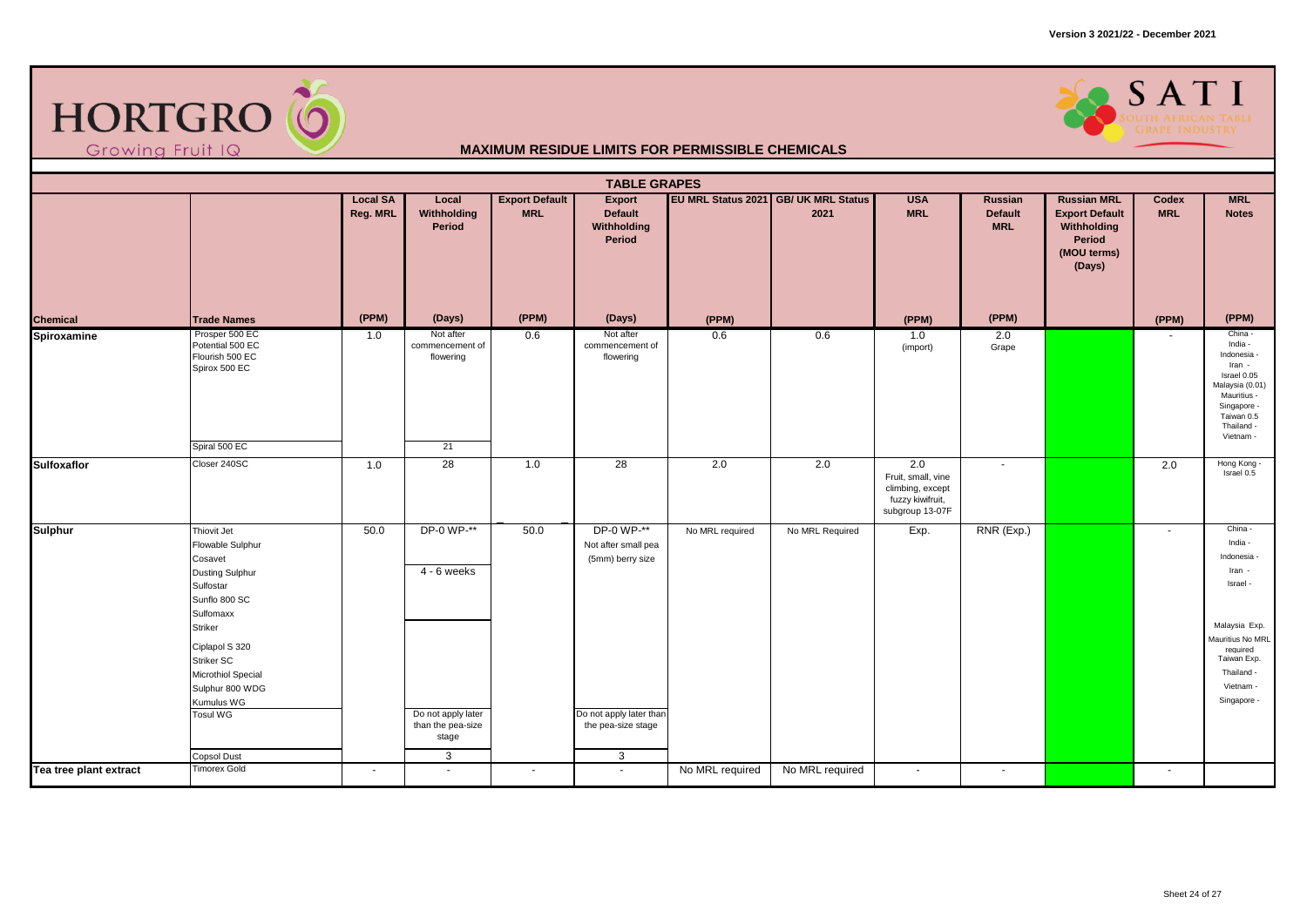



| <b>TABLE GRAPES</b>                                                                                          |                                                                  |                             |                                                                             |                                     |                                                                                                    |                                                                                                                    |                                               |                                                                                    |                                                  |                                                                                               |                                   |                                                                                                                                                                                      |
|--------------------------------------------------------------------------------------------------------------|------------------------------------------------------------------|-----------------------------|-----------------------------------------------------------------------------|-------------------------------------|----------------------------------------------------------------------------------------------------|--------------------------------------------------------------------------------------------------------------------|-----------------------------------------------|------------------------------------------------------------------------------------|--------------------------------------------------|-----------------------------------------------------------------------------------------------|-----------------------------------|--------------------------------------------------------------------------------------------------------------------------------------------------------------------------------------|
|                                                                                                              |                                                                  | <b>Local SA</b><br>Reg. MRL | Local<br>Withholding<br>Period                                              | <b>Export Default</b><br><b>MRL</b> | Export<br><b>Default</b><br>Withholding<br>Period                                                  |                                                                                                                    | EU MRL Status 2021 GB/ UK MRL Status<br>2021  | <b>USA</b><br><b>MRL</b>                                                           | Russian<br><b>Default</b><br><b>MRL</b>          | <b>Russian MRL</b><br><b>Export Default</b><br>Withholding<br>Period<br>(MOU terms)<br>(Days) | <b>Codex</b><br><b>MRL</b>        | <b>MRL</b><br><b>Notes</b>                                                                                                                                                           |
| <b>Chemical</b>                                                                                              | <b>Trade Names</b>                                               | (PPM)                       | (Days)                                                                      | (PPM)                               | (Days)                                                                                             | (PPM)                                                                                                              |                                               | (PPM)                                                                              | (PPM)                                            |                                                                                               | (PPM)                             | (PPM)                                                                                                                                                                                |
| Tebuconazole<br>also refer to Trifloxystrobin                                                                | <b>Flint Max</b>                                                 | 2.0                         | Do not apply after<br>pea-berry stage (4<br>to 6 weeks prior to<br>harvest) | 0.5                                 | Do not apply after<br>6 - 8 mm berry<br>diameter. Do not apply<br>more than 3 sprays<br>per season | 0.5                                                                                                                | 0.5                                           | 6.0                                                                                | 2.0<br>Grapes                                    |                                                                                               | 6.0                               |                                                                                                                                                                                      |
|                                                                                                              | Riza 250 EW<br>TebuCure 250 EW<br>Corona Pro*                    |                             | 42<br>Do not apply after<br>pea-berry stage                                 |                                     | 42<br>Do not apply after<br>pea-berry stage                                                        |                                                                                                                    |                                               |                                                                                    |                                                  |                                                                                               |                                   |                                                                                                                                                                                      |
| Tetraconazole                                                                                                | Domark 100 EC<br><b>Tetris EC</b><br><b>Tetris EW</b>            | 0.5                         | 14                                                                          | 0.5                                 | 14                                                                                                 | 0.5                                                                                                                | 0.5                                           | 0.2<br>Small fruit vine<br>climbing, except<br>fuzzy kiwifruit,<br>subgroup 13-07F | $\sim$                                           |                                                                                               | $\sim$                            | Canada 0.2<br>China -<br>India -<br>Indonesia -<br>Iran -<br>Japan 0.2<br>Malaysia (0.01)<br>Mauritius -<br>Saudi Arabia 0.2<br>(USA as lowest<br>limit)<br>Singapore -<br>Vietnam - |
| Thiamethoxam<br>Note:<br><b>EU</b> authorisation amendment/<br>possible related MRL<br>implications pending. | Actara SC<br>Thiatox 250 WDG<br>Thiaxam 250 WDG<br>Thiamex 25 WG | $\sim$                      | Apply within one<br>month after<br>harvest                                  | $\sim$                              | Apply within one<br>month after<br>harvest                                                         | 0.4                                                                                                                | 0.4                                           | 0.2<br>Fruit small, vine                                                           | 0.1                                              |                                                                                               | 0.5<br>Berries and<br>small fruit |                                                                                                                                                                                      |
| Thiram<br>Note:<br>EU authorisation amendment/<br>possible related MRL<br>implications pending.              | Thiram Granuflo 80%<br>Thiram 80 WG                              | 5.0                         | 48<br>38                                                                    | $0.1$ (as thiram);<br>5.0 (as CS2)  | Not after 5mm<br>berry size<br>48<br>$\overline{38}$                                               | $0.1$ (as thiram);<br>$5.0$ (as CS2)<br>(Unpublished Sante<br>10552/2021, proposed<br>new MRL 0.05 - as<br>Thiram) | $\overline{0.1}$ (as thiram);<br>5.0 (as CS2) | $\sim$                                                                             | $\overline{\phantom{a}}$<br>5.0<br>(Dithiocarb.) | Not after flowering                                                                           | 5.0<br>(Dithiocarb.)              | India $3.0$ as<br>Dithiocarb.<br>Oman restricted<br>use                                                                                                                              |
| Triadimenol                                                                                                  | Shavit 250 EC                                                    | 1.0                         | 14                                                                          | 0.3                                 | Before blossom<br>only                                                                             | $\overline{0.3}$                                                                                                   | 0.3                                           | $\blacksquare$                                                                     | 2.0<br>Grapes                                    |                                                                                               | 0.3                               |                                                                                                                                                                                      |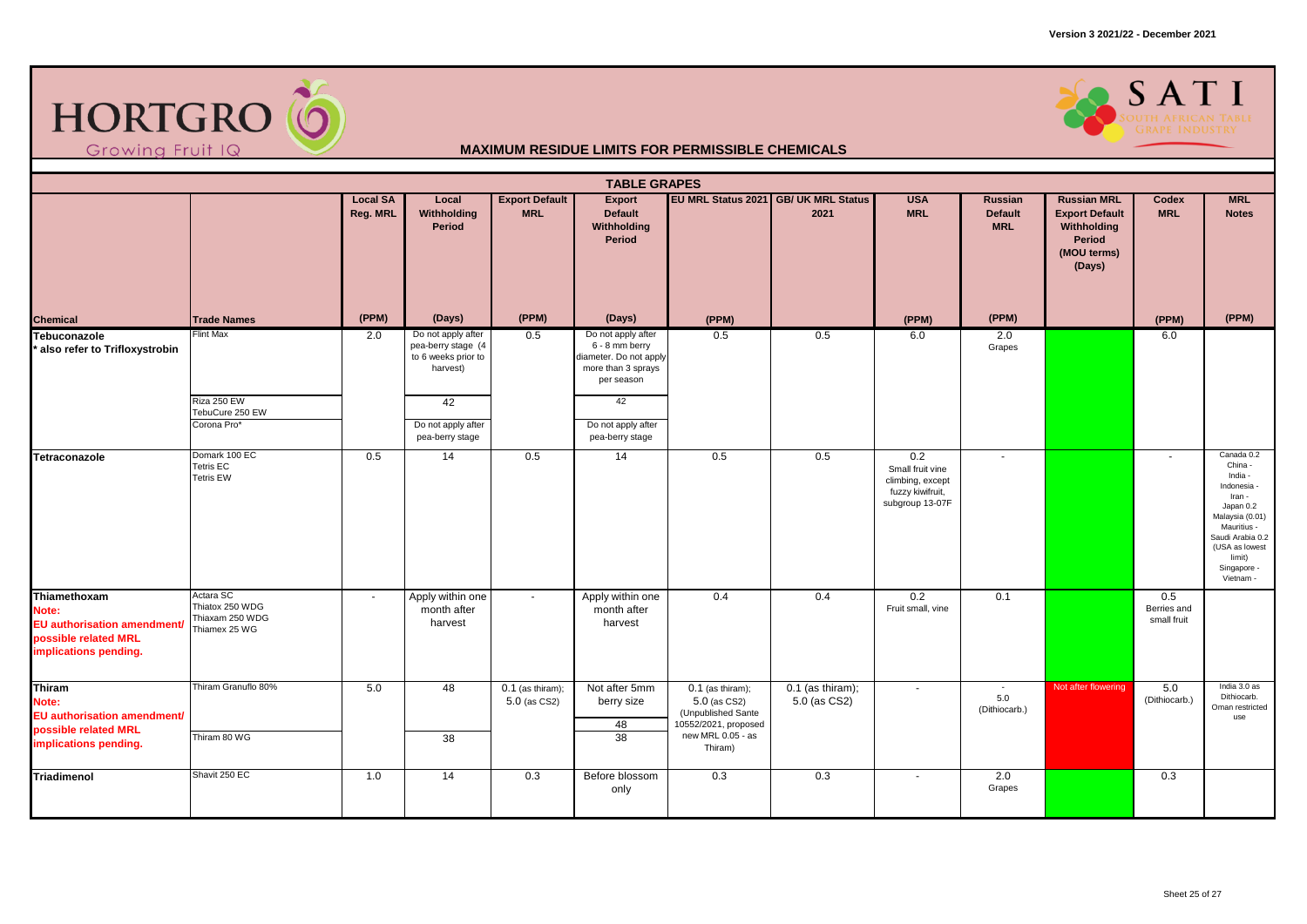

# SOUTH AFRICAN TABLE

| <b>TABLE GRAPES</b>                                   |                                                                                       |                             |                                                |                                     |                                                     |                                                                  |                                              |                          |                                                                       |                                                                                               |                      |                                                                                                                                                                                          |
|-------------------------------------------------------|---------------------------------------------------------------------------------------|-----------------------------|------------------------------------------------|-------------------------------------|-----------------------------------------------------|------------------------------------------------------------------|----------------------------------------------|--------------------------|-----------------------------------------------------------------------|-----------------------------------------------------------------------------------------------|----------------------|------------------------------------------------------------------------------------------------------------------------------------------------------------------------------------------|
|                                                       |                                                                                       | <b>Local SA</b><br>Reg. MRL | Local<br>Withholding<br>Period                 | <b>Export Default</b><br><b>MRL</b> | Export<br>Default<br>Withholding<br>Period          |                                                                  | EU MRL Status 2021 GB/ UK MRL Status<br>2021 | <b>USA</b><br><b>MRL</b> | Russian<br><b>Default</b><br><b>MRL</b>                               | <b>Russian MRL</b><br><b>Export Default</b><br>Withholding<br>Period<br>(MOU terms)<br>(Days) | Codex<br><b>MRL</b>  | <b>MRL</b><br><b>Notes</b>                                                                                                                                                               |
| <b>Chemical</b>                                       | <b>Trade Names</b>                                                                    | (PPM)                       | (Days)                                         | (PPM)                               | (Days)                                              | (PPM)                                                            |                                              | (PPM)                    | (PPM)                                                                 |                                                                                               | (PPM)                | (PPM)                                                                                                                                                                                    |
| Thrichoderma atroviride                               | Eco-77                                                                                | $\sim$                      | $\sim$                                         | $\sim$                              | $\sim$                                              | No MRL required                                                  | $\sim$                                       | $\sim$                   | $\sim$                                                                |                                                                                               | $\sim$               | $\sim$                                                                                                                                                                                   |
| Trichoderma asperellum<br><b>TRC900</b>               | Real Trichoderma                                                                      | $\sim$                      | $\mathbf{0}$                                   | $\overline{\phantom{a}}$            | $\mathbf{0}$                                        | No MRL required                                                  |                                              | Exp.                     | $\overline{\phantom{a}}$                                              |                                                                                               | $\sim$               |                                                                                                                                                                                          |
| <b>Trifloxystrobin</b><br>*also refer to Tebuconazole | Consist 50 WG<br><b>Flint Max</b><br>Connect 500 WDG<br>Unite 500 WDG<br>Aztec 500 SC | 0.5                         | 4 to 6 weeks<br>(to avoid visible<br>residues) | 0.5                                 | Not later than pea<br>berry (5mm) berry<br>diameter | 3.0                                                              | 3.0                                          | 2.0                      | 5.0<br>Grapes                                                         |                                                                                               | 3.0                  |                                                                                                                                                                                          |
|                                                       | Corona Pro*                                                                           |                             | Do not apply after<br>pea-berry stage          |                                     | Do not apply after<br>pea-berry stage               |                                                                  |                                              |                          |                                                                       |                                                                                               |                      |                                                                                                                                                                                          |
| Valifenalate<br>l+                                    | Valis M                                                                               | 1.2                         | 42                                             | 0.2                                 | 42                                                  | 0.2<br>(Unpublished Sante<br>10776/2021 proposed<br>new MRL 1.0) | 0.2                                          | $\overline{\phantom{a}}$ | $\sim$                                                                | Not later than one<br>week after flowering                                                    | $\sim$               | China -<br>Hong Kong -<br>India -<br>Indonesia -<br>Israel -<br>Iran -<br>Japan -<br>Malaysia (0.01)<br>Mauritius -<br>Oman -<br>Saudi Arabia -<br>Singapore -<br>Taiwan -<br>Thailand - |
| <b>Mancozeb</b>                                       |                                                                                       | 3.0                         |                                                |                                     |                                                     | 5.0<br>$(as CS2)$                                                | 5.0<br>(as CS2)                              | 1.5                      | 0.1<br>(Grapes, as<br>Mancozeb)<br>5.0<br>(Grapes, as<br>Dithiocarb.) |                                                                                               | 5.0<br>(Dithiocarb.) | Oman Mancozeb<br>Prohibited use                                                                                                                                                          |